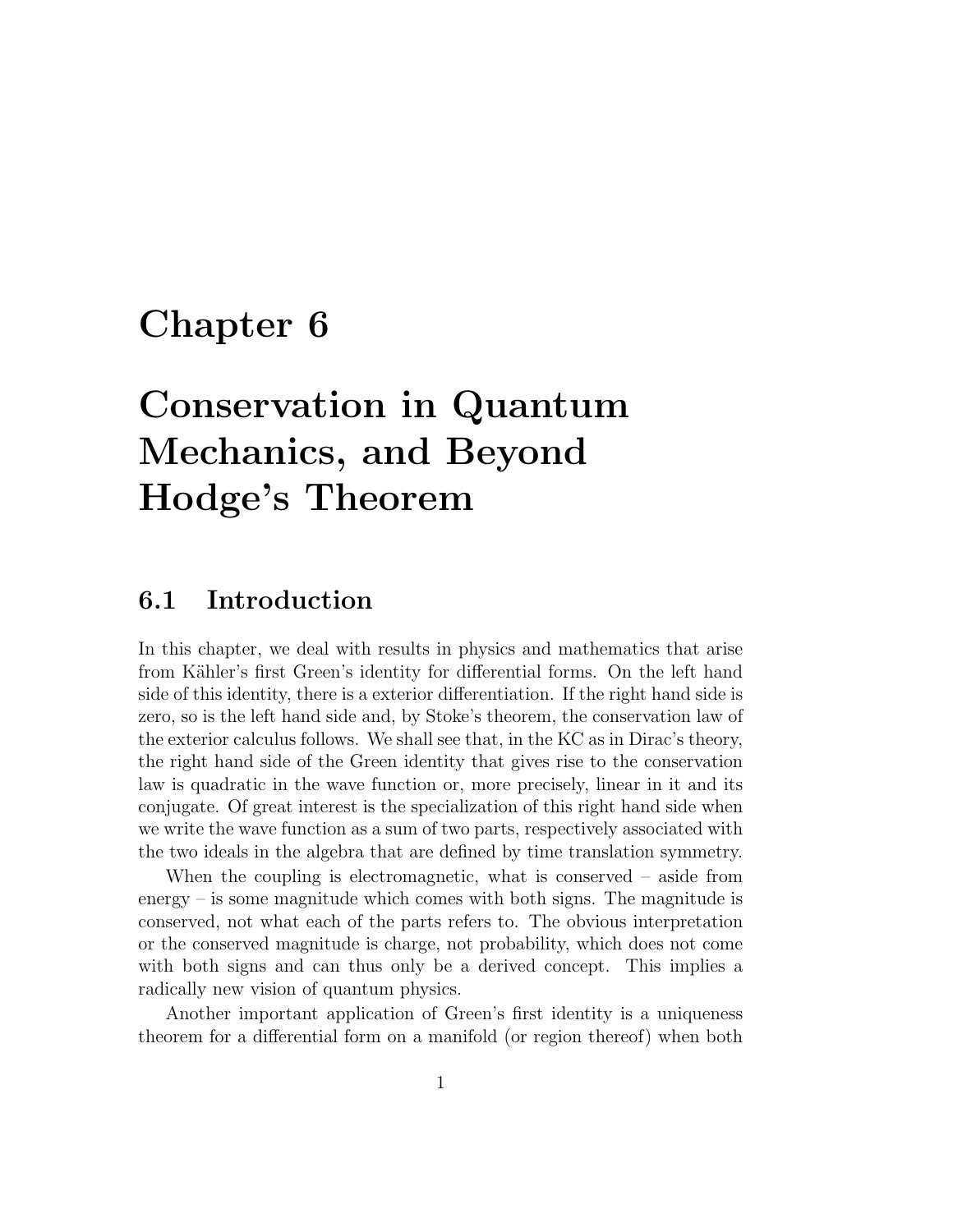its exterior and interior derivatives are given, as well as the specification of the differential form at the boundary. This theorem is instrumental in obtaining a Helmholtz theorem for differential r−forms in Euclidean spaces  $E_n$  and in regions or r-surfaces thereof. This results immediately generalizes by embedding to any differentiable manifold, Riemannian ones in particular, that can be embedded in Euclidean spaces.

The generalization of Helmholtz theorem is at the same time a generalization of Hodge's decomposition theorem, since one not only derives the latter theorem, but one actually obtains their forms as integrals, in the guise of Helmholtz theorem. In the Helmholtz theorem of the vector calculus, as in its translation to differential forms and generalization to any grade of the differential form and any dimension of the Euclidean space, one of the two terms is closed and the other one is co-closed. The appearance in Hodge's theorem of a term – the harmonic one – is due to the fact that certain terms that cancel at the boundary under the more restricted conditions of applicability of Helmholtz theorem no longer do so.

In conclusion, high power results in both physics and mathematics arise from Green's first identity of the Kähler calculus.

### 6.2 Green's identities

Kähler defines scalar products of different grades for arbitrary differential forms. For arbitrary differential forms, they are written as  $(u, v)<sub>r</sub>$ , where r is the complement to n of the grade of the product. The notations  $(u, v)_0$ and  $(u, v)$ <sub>1</sub> will be used to refer to scalar products of grades n and n − 1 respectively, which we are about to define. We shall confine ourselves to defining scalar products of those grades, which are the only ones that enter Kähler's Green identity. Due to the fact that there is no possibility for confusion, Kähler uses the symbol  $(u, v)$  for what we have momentarily called  $(u, v)_0$ , and reserves the subscript zero to refer to the 0-grade part of differential forms of, in general, "inhomogeneous grade".

Following Kähler, we shall use the symbol  $\zeta$  for the operator that reverses the order of vectors in all products. The scalar product of grade  $n$ , or simply scalar product, is defined as

$$
(u, v) = (\zeta u \lor v) \land z,\tag{6.1}
$$

although, as Kähler himself points out, it is better to use the term scalar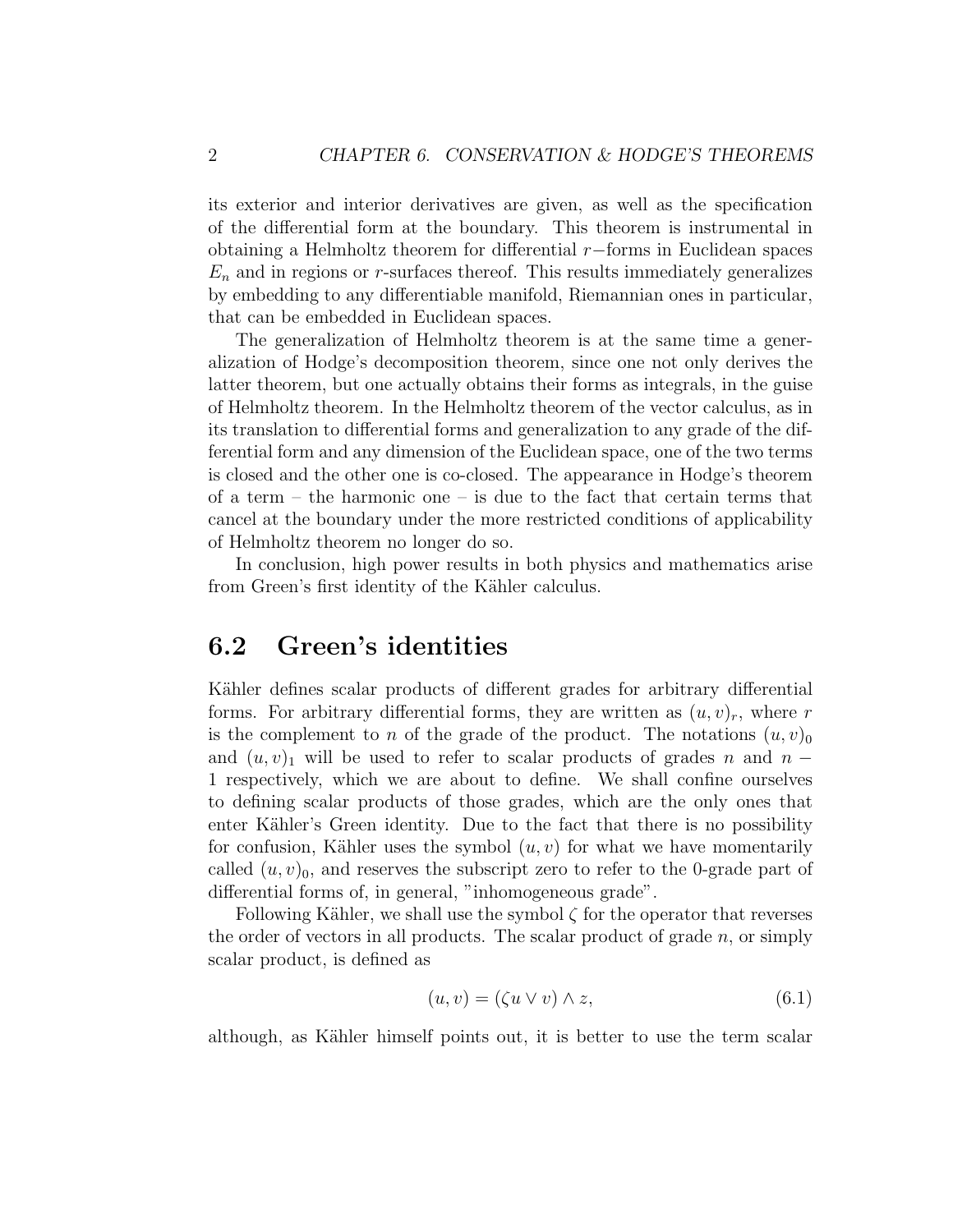product to refer to the actual evaluation, i.e. integration, of the differential form  $(u, v)$ . Since the right hand side of (6.1) obviously vanishes unless  $\zeta u \vee v$ is a 0-form, it can be rewritten as

$$
(u, v) = (\zeta u \vee v)_{0} z = (\zeta u \vee v) \wedge z.
$$
\n
$$
(6.2)
$$

One similarly defines:

$$
(u,v)_1 = e_i(dx^i \vee u, v) = e_i[(\zeta u \vee dx^i \vee v) \wedge z]. \tag{6.3}
$$

We shall later use that

$$
(u, v) = (v, u) \tag{6.4}
$$

i.e. that  $(\zeta u \vee v)_0$  equals  $(v \vee \zeta u)_0$ , which is trivial.

We shall also use that

$$
de_i = d_i - e_i d. \tag{6.5}
$$

Indeed

$$
de_i u = de_i(dx^i \wedge u' + u'') = du'
$$
\n(6.6)

$$
d_i u = d_i (dx^i \wedge u' + u'') = dx^i \wedge d_i u' + d_i u'', \qquad (6.7)
$$

and

$$
-e_i du = -e_i(-dx^i \wedge du' + du'') = du' - dx^i \wedge e_i du' - e_i du''.
$$
 (6.8)

But

$$
e_i du' = d_i u', \qquad e_i du'' = d_i u''.
$$
\n
$$
(6.9)
$$

Using  $(6.9)$  in  $(6.8)$  and bringing  $(6.6)$ ,  $(6.7)$  and  $(6.8)$  together, we get  $(6.5)$ .

We now prove Green's first identity, which reads

$$
d(u, v)_1 = (\partial u, v) + (u, \partial v). \tag{6.10}
$$

We differentiate (6.3), use (6.5) and the fact that the square bracket on which the operator  $d$  is acting is a differential n-form and that, therefore, its exterior derivative is zero. We thus have:

$$
d(u, v)_1 = de_i[(\zeta u \vee dx^i \vee v) \wedge z] = d_i[(\zeta u \vee dx^i \vee v) \wedge z] - e_i d[(\zeta u \vee dx^i \vee v) \wedge z] = d_i[(\zeta u \vee dx^i \vee v) \wedge z]. \tag{6.11}
$$

But  $d_i z = 0$ . Hence

$$
d(u, v)_1 = d_i(...) \wedge z = (d_i \zeta u) \vee dx^i \vee v \wedge z + (\zeta u \vee dx^i \vee d_i v) \wedge z, \quad (6.12)
$$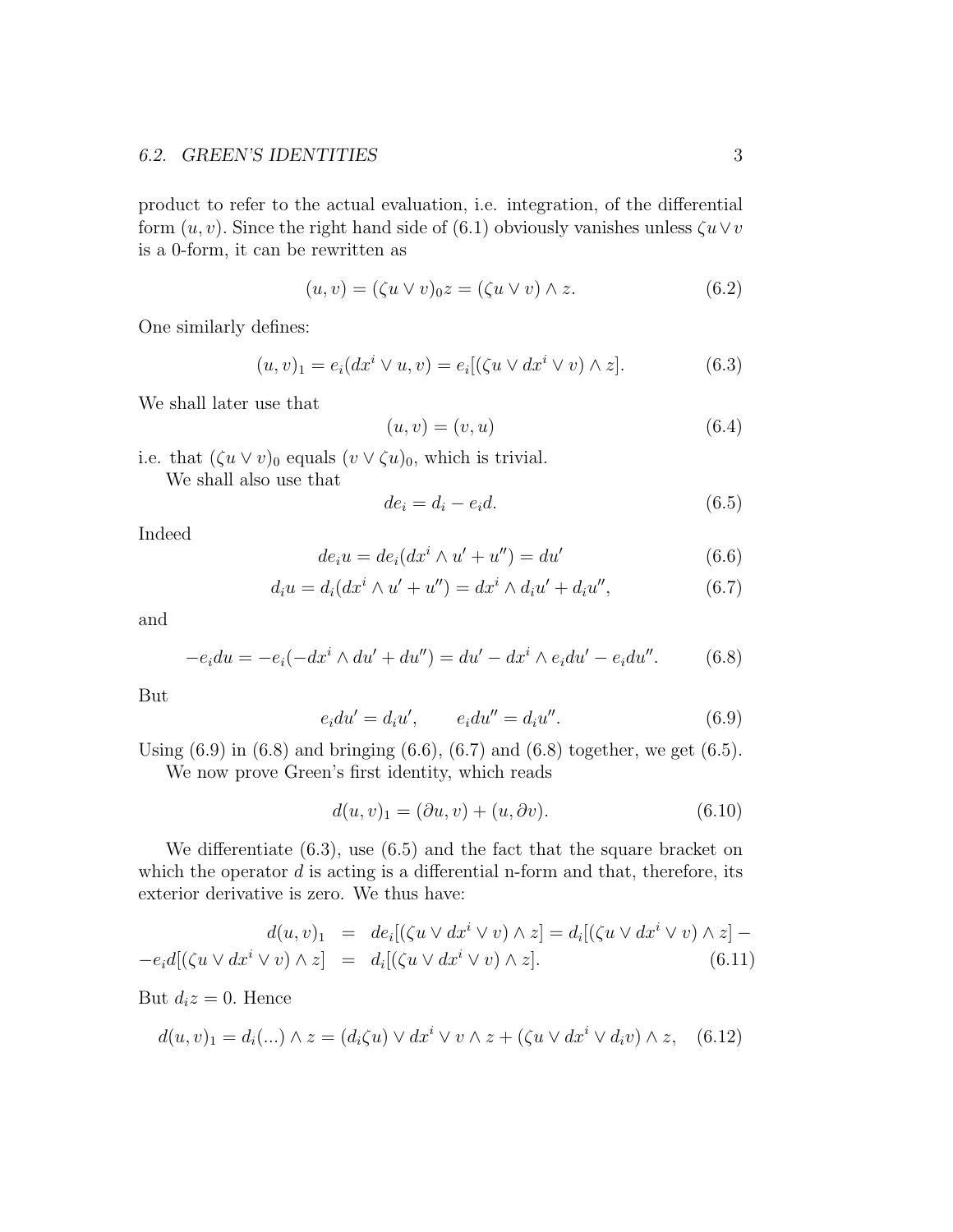where we have used the distributive property of the  $d_i$  operator and that  $d_i$ of  $dx_i$  is zero, where "..." stands for  $\zeta u \vee dx^i \vee v$ .

We now use that

$$
(d_i\zeta u) \vee dx^i = (\zeta d_u u) \vee dx^i = \zeta(dx^i \vee d_i u) = \zeta \partial u.
$$
 (6.13)

The first term on the right hand side of (6.10) follows from the first term on the right hand side of (6.12). For the second term, just notice that  $dx^{i} \wedge d_{i}v$ equals  $\partial v$ . End of proof.

A second Green identity results by first replacing first  $v$  and later  $u$  with  $\partial v$  and  $\partial u$  respectively. Thus

$$
d(u, \partial v)_1 = (\partial u, \partial v) + (u, \Delta v), \tag{6.14}
$$

$$
d(v, \partial u)_1 = (\partial v, \partial u) + (v, \Delta u). \tag{6.15}
$$

where  $\Delta$  stands for  $\partial\partial$ . Subtracting (6.15) from (6.14), we get

$$
(u, \Delta u) - (v, \Delta u) = d[(u, \partial v)_1 - (v, \partial u)_1].
$$
\n(6.16)

Needless to say that there are other Green identities, like, for instance, if we replace both u and v with  $\partial u$  and  $\partial v$ .

### 6.3 The two signs of charge

### 6.3.1 The conjugate Kähler equation

The first Green identity prompts us to find a conjugate Kähler equation such that its solutions  $v$  will give rise to a conservation law through scalar multiplication with the solutions  $u$  of the "direct Kähler equation". We seek it in the form  $\partial u = bu$ , and try to find b as a function of a. We do not yet assume electromagnetic coupling. We shall solve the equation

$$
(u, \partial v) = -(v, \partial u). \tag{6.17}
$$

We have

$$
(u, \partial v) = (\partial v, u) = (bv, u) = [\zeta v \lor \zeta b \lor u] \land z = (v, \zeta b \lor u). \tag{6.18}
$$

For  $(6.18)$  to become  $(6.17)$ , we want

$$
(\zeta b)u = -\partial u = -au.
$$
\n(6.19)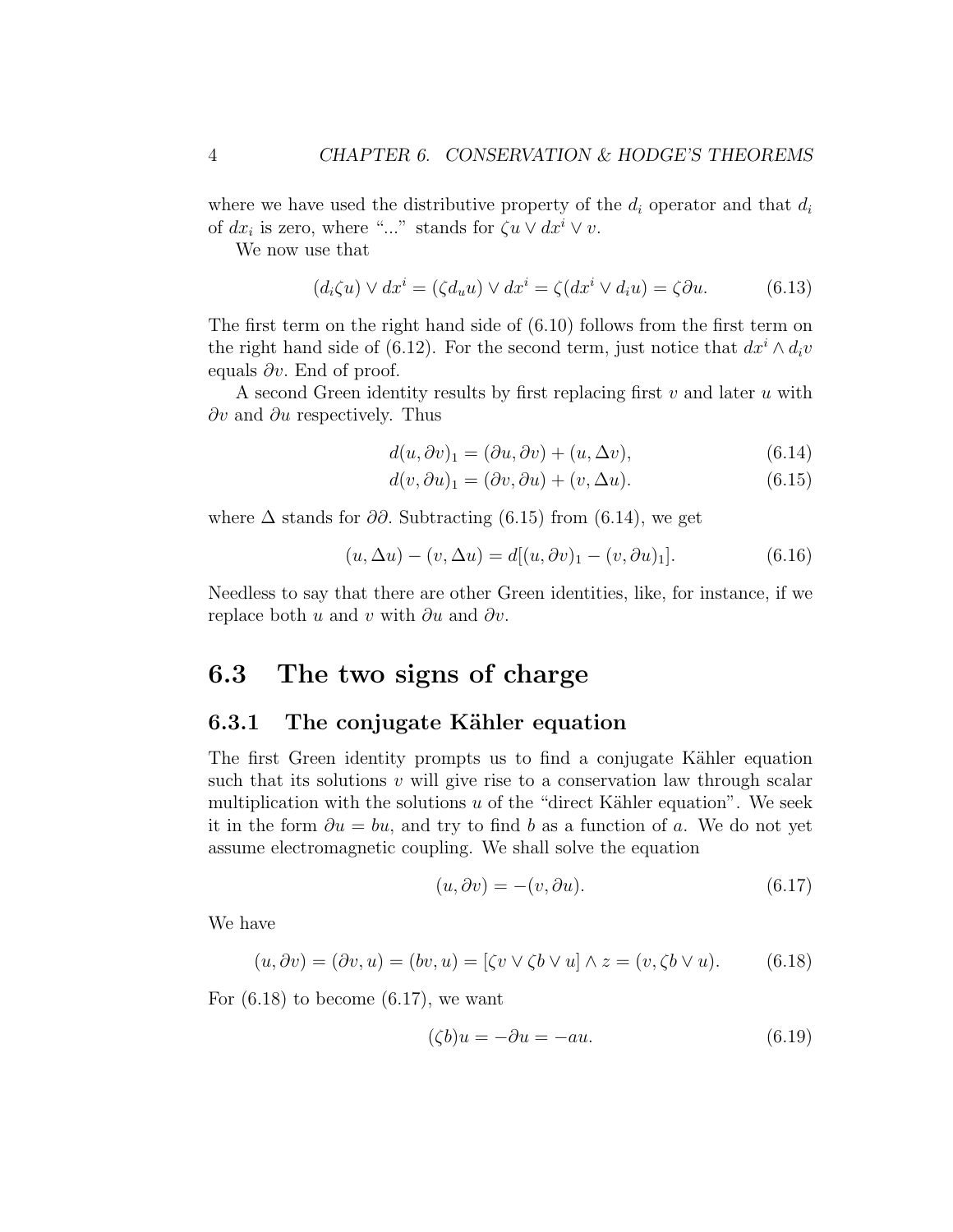Hence

$$
b = -\zeta a,\tag{6.20}
$$

and the conjugate Kähler equation therefore is

$$
\partial u = -(\zeta a)u.\tag{6.21}
$$

We have thus shown that, if  $u$  and  $v$  are respective solutions of a direct and its conjugate Kähler equation, then  $d(u, v)_1 = 0$  because  $(\partial u, v) + (u, \partial v) = 0$ .

#### 6.3.2 The electromagnetic conservation law

We now show that if  $u$  is a solution of the electromagnetic Kähler equation,  $\eta \overline{u}$  is a solution of its conjugate equation. For electromagnetic coupling,

$$
a = iE_0 + e\phi,\tag{6.22}
$$

with  $e = \pm |e|$  and with  $\phi$  as the electromagnetic 1-form. Let overbar denote complex conjugation. Since  $\partial \eta = -\eta \partial$  and  $\eta \bar{a} = a = \zeta a$ , we have

$$
\partial(\eta \overline{u}) = -\eta \partial \overline{u} = -\eta \overline{\partial u} = -\eta (\overline{a} \vee \overline{u}) = -a \vee \eta u = -(\zeta a) \vee \eta u. \qquad (6.23)
$$

The conservation law then takes the form

$$
d(u, \eta \overline{v})_1 = 0,\t\t(6.24)
$$

and, in particular,

$$
d(u, \eta \overline{u})_1 = 0. \tag{6.25}
$$

#### 6.3.3 Computations with scalar products

We produce some formulas needed for the computation of  $(u, \eta \overline{u})_1$  when we split  $u$  into members of complementary ideals associated with time translation symmetry.

Taking into account (6.4), the equation

$$
(\zeta u, \zeta v) = (u, v) \tag{6.26}
$$

readily follows since

$$
(\zeta u, \zeta v) = (u \vee \zeta v)_{0} z = (u \vee v)_{0} z = (u, v).
$$
 (6.27)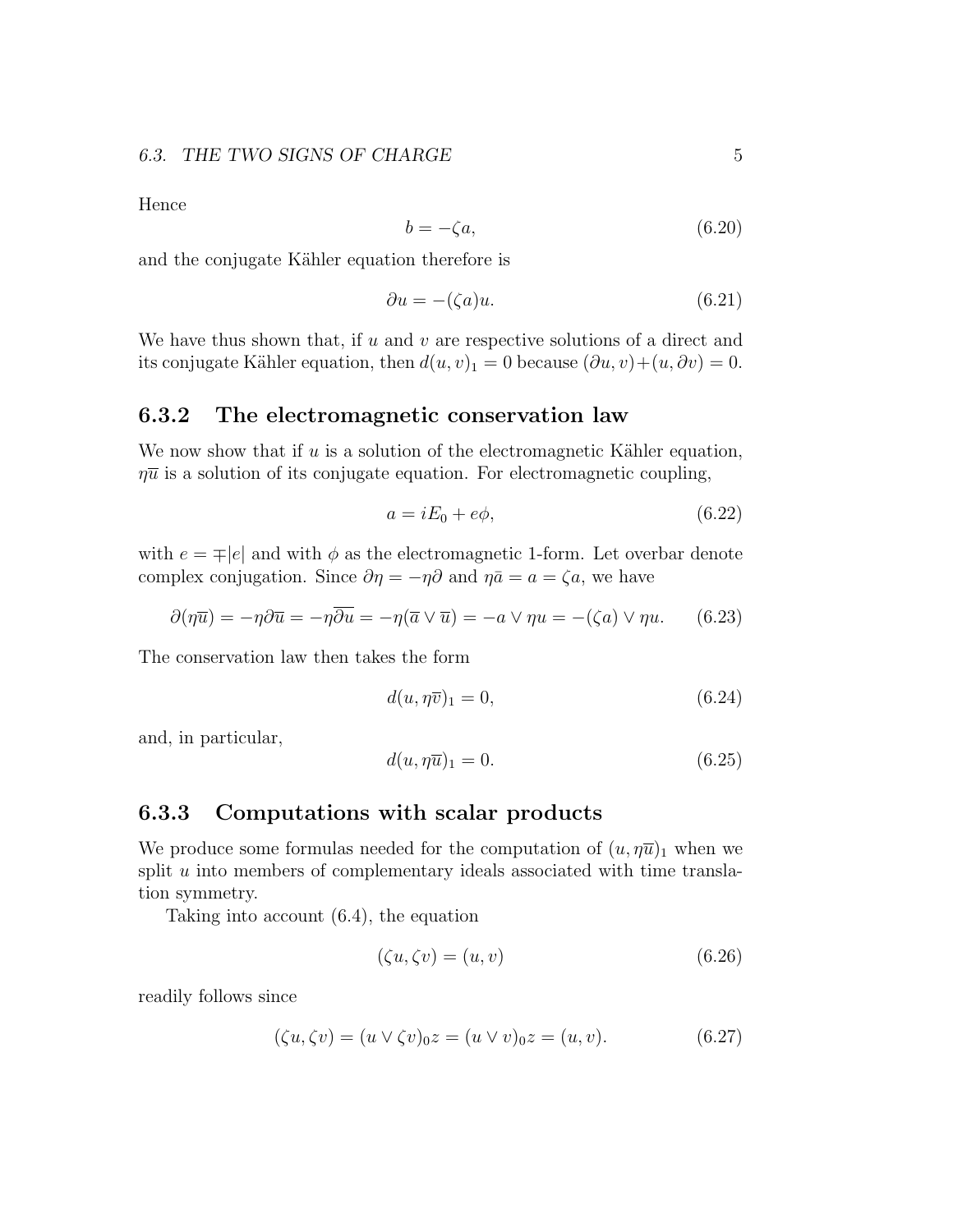$(6.26)$  is used in

$$
(u \lor w, v) = (w, \zeta u \lor v) = (\zeta u \lor v, w) = (\zeta(\zeta u \lor v), \zeta w) =
$$
  
= (\zeta u \lor v \lor \zeta w)\_0 z = (u, v \lor \zeta w), \t(6.28)

where the first step follows from the definition of scalar product of grade  $n$ ; we have then used  $(6.4)$  and  $(6.26)$ .

Since  $\zeta(w, u) \vee v = \zeta u \vee (\zeta u \vee v)$ , it readily follows that

$$
(w \lor u, v) = (u, \zeta w \lor v), \tag{6.29}
$$

which is in turn used to obtain

$$
(dx^{\mu} \vee u, v) = (u, \zeta dx^{\mu} \vee v) = (u, dx^{\mu} \vee v) = (dx^{\mu} \vee v, u)
$$
(6.30)

and, therefore,

$$
(v, u)_1 = (u, v)_1. \tag{6.31}
$$

We shall later need

$$
(u \lor w, v)_1 = (u, v \lor \zeta w)_1, \tag{6.32}
$$

which we prove as follows

$$
(u \vee w, v)_1 = e_\mu\{ [\zeta(u \vee w) \vee dx^\mu \vee v] \wedge z \} = e_\mu(u \vee w, dx^\mu \vee v)
$$
  
=  $e_\mu(u, dx^\mu \vee v \vee \zeta w) = (u, v \vee \zeta w)_1,$  (6.33)

where we have used (6.28).

We are using Greek symbols to emphasize that we are not restricting ourselves to 3-space. We shall later use spacetime indices (Greek) and 3 space indices (Latin) in the same argument.

### 6.3.4 The current  $(u, \overline{\eta v})_1$  in terms of elements of the ideals generated by  $\varepsilon^\pm$

Recall

$$
u = {}^{+}u \vee \epsilon^{+} + {}^{-}u \vee \epsilon^{-}, \quad v = {}^{+}v \vee \epsilon^{+} + {}^{-}v \vee \epsilon^{-}.
$$
 (6.34)

In the next few lines, let  $\epsilon$  be  $\epsilon^+$  or  $\epsilon^-$  but not both at the same time. Since  $\epsilon$  is an idempotent,  $\epsilon \vee \epsilon = \epsilon$ . Also,  $\zeta \epsilon = \epsilon$ . Hence

$$
(u \vee \epsilon, \eta \overline{v} \vee \overline{\epsilon})_1 = (u \vee \epsilon \vee \epsilon, \eta \overline{v} \vee \overline{\epsilon})_1 = (u \vee \epsilon, \eta \overline{v} \vee \overline{\epsilon} \vee \zeta \epsilon)_1 = 0 \quad (6.35)
$$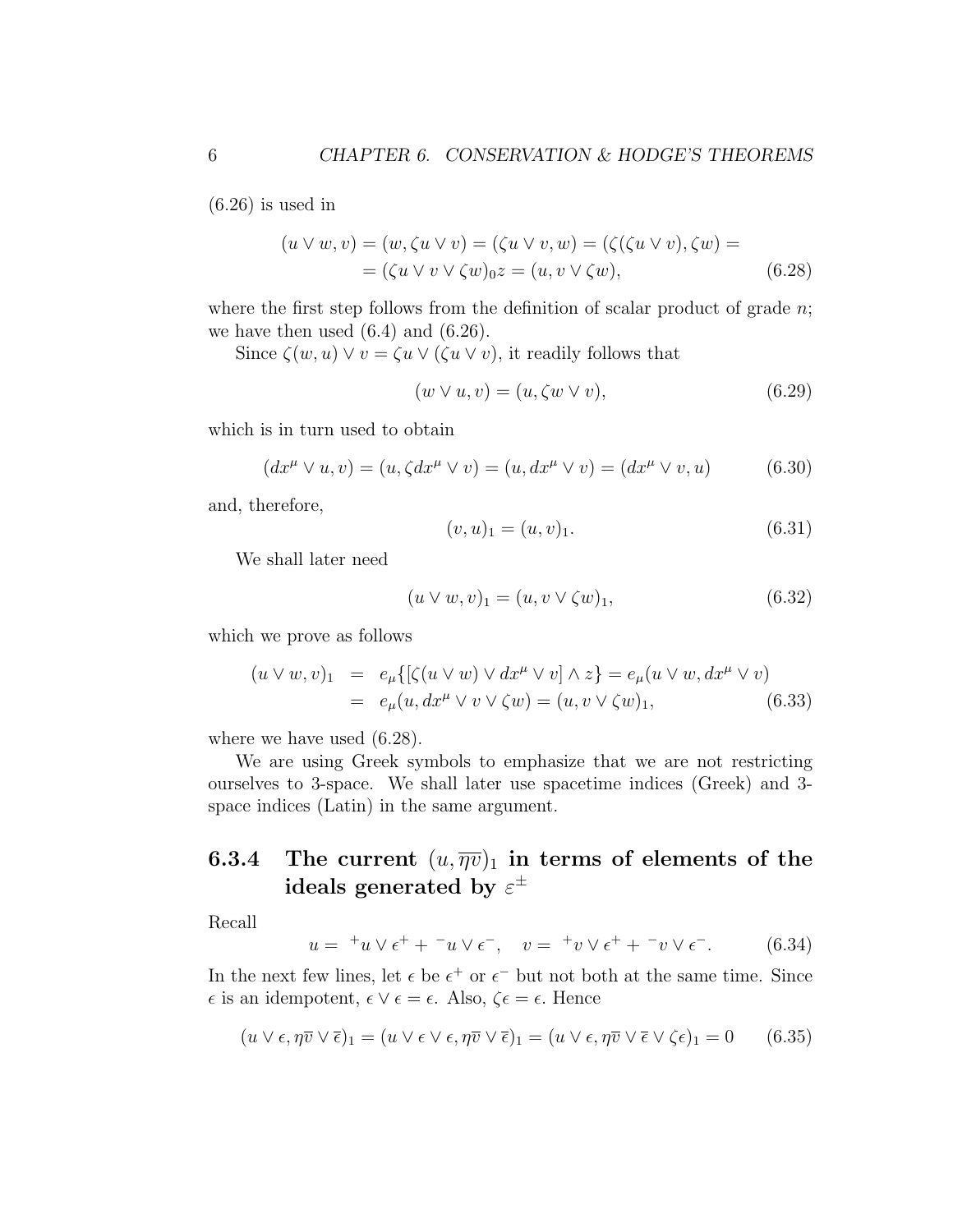where we have used (6.32) and that

$$
\overline{\epsilon} \vee \zeta \epsilon = \overline{\epsilon} \vee \epsilon = 0 \tag{6.36}
$$

since  $\bar{\epsilon}^{\pm} = \epsilon^{\mp}$  and  $\epsilon^+ \epsilon^- = \epsilon^- \epsilon^+ = 0$ .

In order to simplify notation, let us define

$$
[u, v] = (u, \eta \overline{v})_1. \tag{6.37}
$$

We shall now use  $(6.34)$ ,  $(6.35)$  and  $(0.6.37)$  to obtain

$$
[u, v] = [{}^+u \vee \epsilon^+, {}^+v \vee \epsilon^+] + [{}^-u \vee \epsilon^-, {}^-v \vee \epsilon^-].
$$
 (6.38)

The <sup>+</sup>u, <sup>-</sup>u, <sup>+</sup>v, <sup>-</sup>v are spatial differentials since the dt dependence of u and v has been replaced through  $dt = (1/i)(\epsilon^+ - \epsilon^-)$ . They are not "strict" since, in general, they will depend on  $t$ . Let such differentials be represented as  $p$ and  $q$ . The following then applies to both terms in  $(6.38)$ 

$$
4[p \vee \epsilon^{\pm}, q \vee \epsilon^{\epsilon}] = [p, q] \mp [p, q \vee idt] \mp [p \vee idt, q] + [p \vee idt, q \vee idt]. \tag{6.39}
$$

Using (6.31), we readily prove that the first and second terms are respectively equal to the fourth and third terms. Hence

$$
[p \lor \epsilon^{\pm}, q \lor \epsilon^{\pm}] = \frac{1}{2}[p, q] \mp p, q \lor i dt].
$$
 (6.40)

### 6.3.5 The emergence of the terms in the continuity equation

We proceed to develop [p, q]. For this purpose, we notice that  $(\zeta p \vee dt \vee \eta \overline{q})_0 =$ 0, since there is no dt factor in  $\zeta p$  and  $\eta \overline{q}$ . We also notice an alternative way of writing  $(u, v)_1$ 

$$
(u, v)_1 = e_\mu (dx^\mu \vee u, v) = e_\mu [(\zeta u \vee dx^\mu \vee v)_0 z] = (\zeta u \vee dx^\mu \vee v)_0 e_\mu z. \tag{6.41}
$$

Let z and w represent the unit differential 4-form and 3-form respectively. Then

$$
e_k z = e_k(w \wedge idt) = e_k w \wedge idt.
$$
\n(6.42)

Hence

$$
[p,q] = [(\zeta p \lor dx^k \lor \eta \overline{q})_0 e_k w] \land idt = \{p, \eta \overline{q}\}_1 \land idt, \tag{6.43}
$$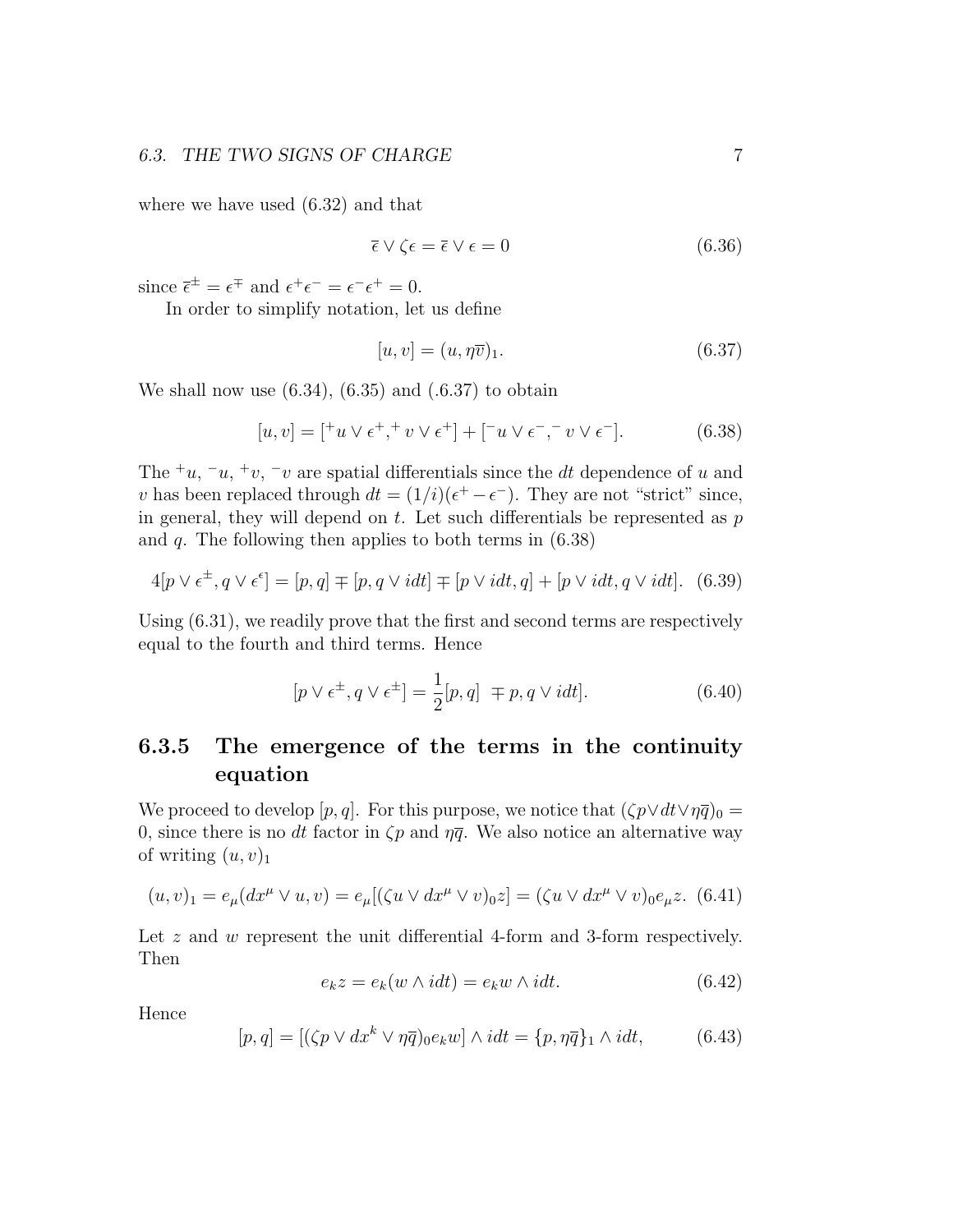where  $\{p, \eta \overline{q}\}\$ <sub>1</sub> is the symbol used to represent the scalar product of grade  $n-1$  in the Kähler algebra for  $n=3$ .

We similarly have

$$
[p, q \lor i dt] = (\zeta p \lor dt \lor \eta \overline{q} \lor i dt)_{0} e_t z = -i(\zeta p \lor dt \lor dt \lor \overline{q})_{0} w i =
$$
  
= -(\zeta p \lor \overline{q})\_{0} w = -\{p, \overline{q}\}. (6.44)

Notice the presence of the first  $dt$ , instead of  $dx^i$ , inside the parenthesis, based on the same type of argument as before.

In view of (6.43) and (6.44), Eq. (6.39) now reads

$$
2[p \vee \varepsilon^{\pm}, q \vee \varepsilon^{\pm}] = \{p, \eta \overline{q}\}_1 \wedge idt + pm\{p, \overline{q}\}.
$$
 (6.45)

We next make  $q = p = {}^{\dagger}u$  in (6.46) and obtain

$$
[{}^+u \vee \varepsilon^+, {}^+u \vee \varepsilon^+] = \frac{1}{2} \{ {}^+u, {}^+ \overline{u} \} + \frac{1}{2} \{ {}^+u, \eta^+u \}_1 \wedge idt. \tag{6.46}
$$

Next we make  $q = p = u$  and obtain an equation almost equal in form to (6.46), except that, in addition to the replacement  $+ \rightarrow^- u$ , there will be a change in sign in one of the terms. Thus

$$
[u, u] = [{}^+u \vee \varepsilon^+, {}^+u \vee \varepsilon^+] + [{}^-u \vee \varepsilon^-, {}^-u \vee \varepsilon^-] =
$$
  

$$
= \frac{1}{2} \{ {}^+u, {}^+ \overline{u} \} + \frac{1}{2} \{ {}^+u, \eta^+ \overline{u} \}_1 \wedge idt
$$
  

$$
- \frac{1}{2} \{ {}^-u, {}^- \overline{u} \} + \frac{1}{2} \{ {}^-u, \eta^- \overline{u} \}_1 \wedge idt.
$$
 (6.47)

Each of the two lines has the form of a scalar-valued space time current where the spatial 3-forms are volume densities,  $\rho w$ , and where the spacetime 3-forms are the currents in the sense similar to the "vector current".

In section  $(\S15)$  of his 1962 paper, Kähler had already made the remark that, when the metric is positive definite, the product  $(u, u)$  for arbitrary u is a number that is everywhere  $\geq 0$  times the volume differential, and it is positive definite at every point P where  $u(P) \neq 0$ . In (6.47), the metric at work is the Euclidean metric and, therefore, both  $\{\pm u, \pm \overline{u}\}$  and  $\{\pm u, -\overline{u}\}$  are nowhere negative.

In view of the foregoing considerations and of Eq.  $(6.47)$ , Kähler concludes that the characterization of the negative electrons state differential form u by  $u \vee \varepsilon^{-} = u$ ,  $u \vee \varepsilon^{+} = 0$  brings about a density

$$
\rho w = -\frac{|e|}{2} \{-u, -u\}
$$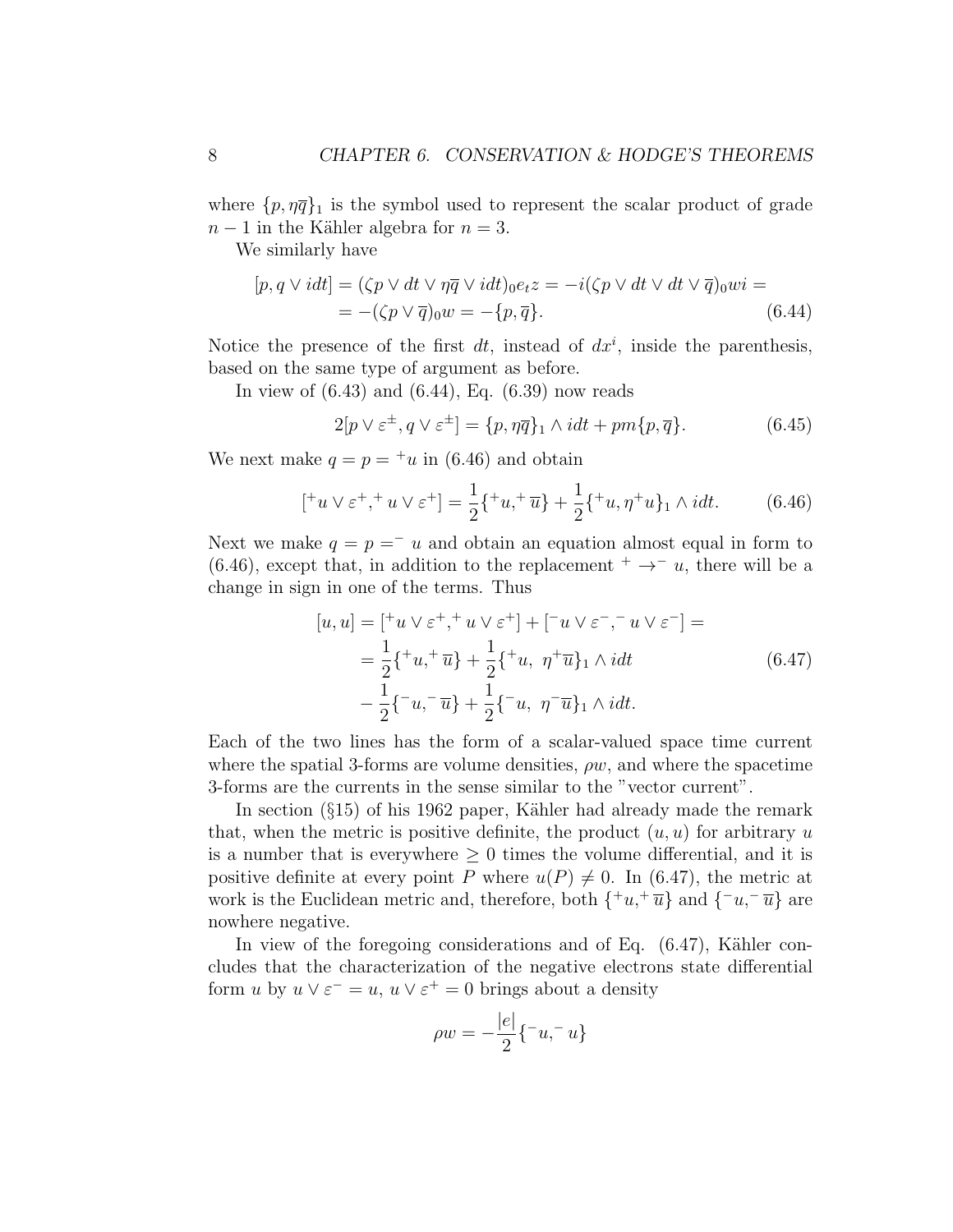with  $\rho \leq 0$  everywhere.

This is a tremendously important result for the foundations of quantum mechanics. It shows that, in Kähler's theory, the wave "function" is not a probability amplitude but, so to speak, a "charge amplitude".

## 6.4 A uniqueness for differential k−forms of definite grade under Helmholtz type conditions

Let R be a differentiable manifold and let  $\partial R$  be its boundary. Let  $(u_1, u_2)$ be differential k–forms in R such that  $du_1 = du_2$ ,  $\delta u_1 = \delta u_2$  on R, and that  $u_1$  equals  $u_2$  on  $\partial R$ . The uniqueness theorem states that the differential form is uniquely defined.

 $\beta$  defined as  $u_1 - u_2$  satisfies

$$
d\beta = 0 = \delta\beta \text{ on } R, \qquad \beta = 0 \text{ on } \partial R, \qquad (6.48)
$$

and, locally,

$$
(\beta = d\alpha, \ \delta d\alpha = 0) \quad \text{on } R, \qquad d\alpha = 0 \quad \text{on } \partial R. \tag{6.49}
$$

Equation (6.10) with  $u = \alpha$  and  $v = d\alpha$  reads

$$
d(\alpha, d\alpha)_1 = (\alpha, \partial d\alpha) + (d\alpha, \partial \alpha). \tag{6.50}
$$

We use (6.49) to obtain

$$
(\alpha, \partial d\alpha) = (\alpha, dd\alpha) + (\alpha, \delta d\alpha) = 0 + 0. \tag{6.51}
$$

Consider next  $(d\alpha, \partial\alpha)$ . If  $\alpha$  is of definite grade, so are  $d\alpha$  and  $\delta\alpha$ , but their grades differ by two units. Their scalar product is, therefore, zero. On the other hand, we have, with  $a_A$  defined by  $d\alpha = a_A dx^A$  (with summation over the algebra as a module),

$$
(d\alpha, \partial \alpha) = (d\alpha, \delta \alpha) + (d\alpha, d\alpha) = 0 + \sum |a_A|^2.
$$
 (6.52)

Substituting (6.51) and (6.52) in (6.50), applying Stokes theorem and using  $d\alpha = 0$  on R, we get

$$
\int_{R} \sum |a_{A}|^{2} = \int_{R} d(\alpha, d\alpha)_{1} = \int_{\partial R} (\alpha, d\alpha)_{1} = 0.
$$
\n(6.53)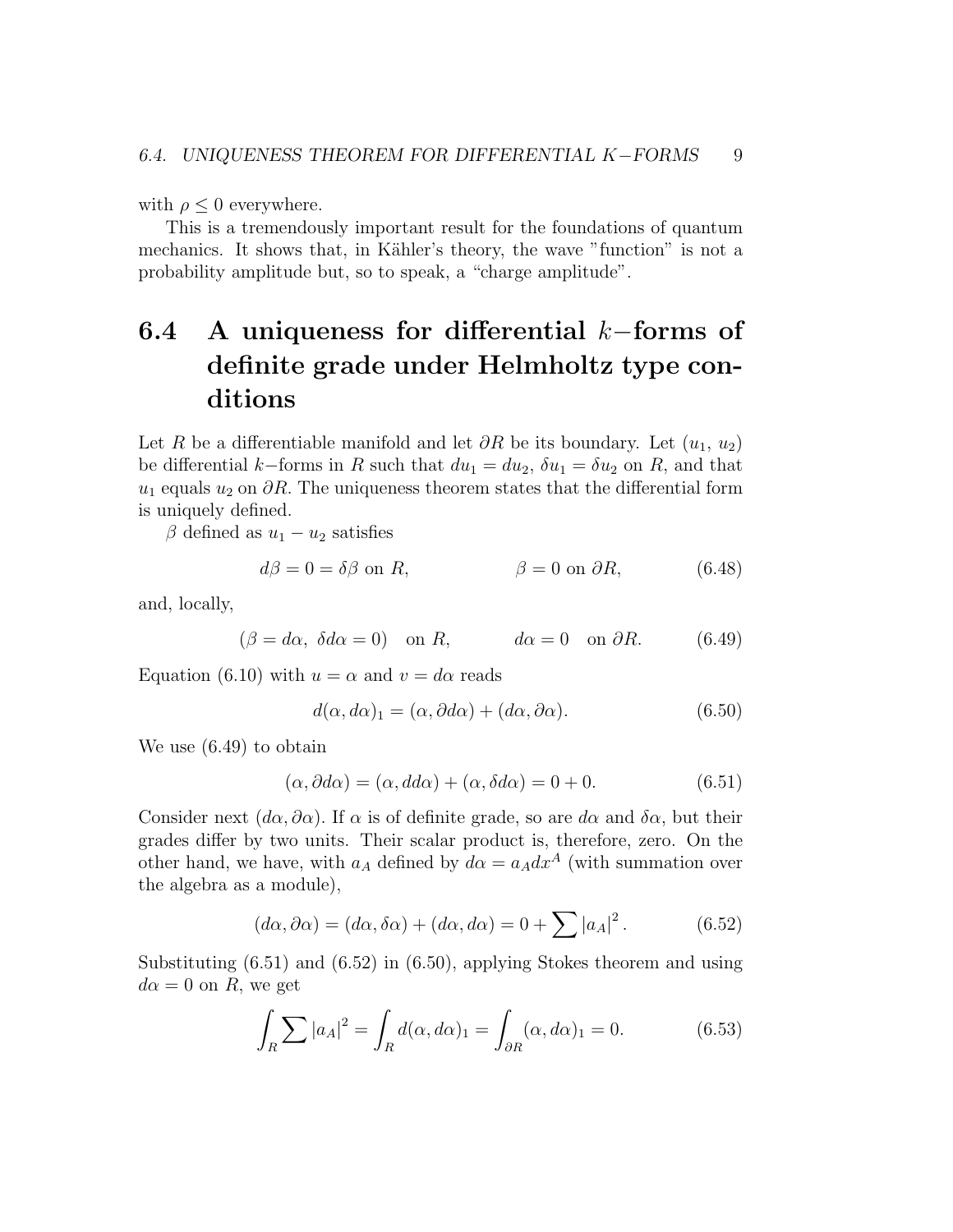Hence all the  $a_R$ 's are zero in R itself and so is, therefore,  $\alpha$  and  $\beta$  (=d $\alpha$ ). It follows from the defintion of  $\beta$  as  $u_1 - u_2$  that  $u_1 = u_2$ . The theorem has thus been prooved.

### 6.5 Helmholtz Theorems for k−forms

#### 6.5.1 Helmholtz Theorem for  $k$ -forms in  $E_3$

In this section, we shall try to avoid potential confusion by replacing the symbol  $z$  with the symbol  $w$  for the unit differential 3–form.

With  $r_{12} \equiv [(x - x')^2 + (y - y')^2 + (z - z')^2]^{1/2}$ , the standard Helmholtz theorem of the vector calculus states

$$
\mathbf{v} = -\frac{1}{4\pi} \nabla \int_{E'_3} \frac{\nabla' \cdot \mathbf{v}(\mathbf{r}')}{r_{12}} dV' + \frac{1}{4\pi} \nabla \times \int_{E'_3} \frac{\nabla' \times \mathbf{v}(\mathbf{r}')}{r_{12}} dV'. \tag{6.54}
$$

has an immediate translation to the Helmholtz theorem for differential 1−forms in  $E_3$ . It reads

$$
\alpha = -\frac{1}{4\pi} d \int_{E'_3} \frac{(\delta' \alpha') w'}{r_{12}} - \frac{1}{4\pi} \delta \left( dx^j dx^k \int_{E'_3} \frac{d' \alpha' \wedge dx'^i}{r_{12}} \right), \tag{6.55}
$$

This theorem is a particular case of the theorem proved in the next subsection. It implies a similar theorem for differential 2−forms, as follows from using that the equation  $\alpha = w\beta$ , uniquely defines  $\beta$ . We substitute it in  $(6.55)$  and solve for  $\beta$ :

$$
\beta = \frac{1}{4\pi} w d \left( \int_{E'_3} \frac{\delta'(w'\beta')}{r_{12}} w' \right) + \frac{1}{4\pi} w \delta \left( dx^{jk} \int_{E'_3} \frac{d'(w'\beta') \wedge dx'^i}{r_{12}} \right). \tag{6.56}
$$

Denote the first integral in (6.56) as I and the second one as  $I^i$ . We have  $wdI = \delta(wI)$  and  $w'\delta'(w'\beta') = w'(w'd\beta') = -d\beta' = -d\beta' \wedge 1$ . The exterior product by 1 is superfluous, except for the purpose for making later Eq. (6.60) clear. Similarly,  $w\delta(dx^{jk}I^i) = d(wdx^{jk}I^i) = -d(dx^{i}I^i)$  and

$$
d'(w'\beta') \wedge dx'^i = dx'^i \wedge d'(w'\beta') = \frac{1}{2} \left[ dx'^i w' \delta'\beta' + w' \delta'\beta' dx'^i \right] =
$$

$$
= \frac{1}{2} (dx'^{jk} \delta'\beta' + \delta'\beta' dx'^{jk}) = dx'^{jk} \wedge \delta'\beta' = \delta'\beta' \wedge dx'^{jk}. \quad (6.57)
$$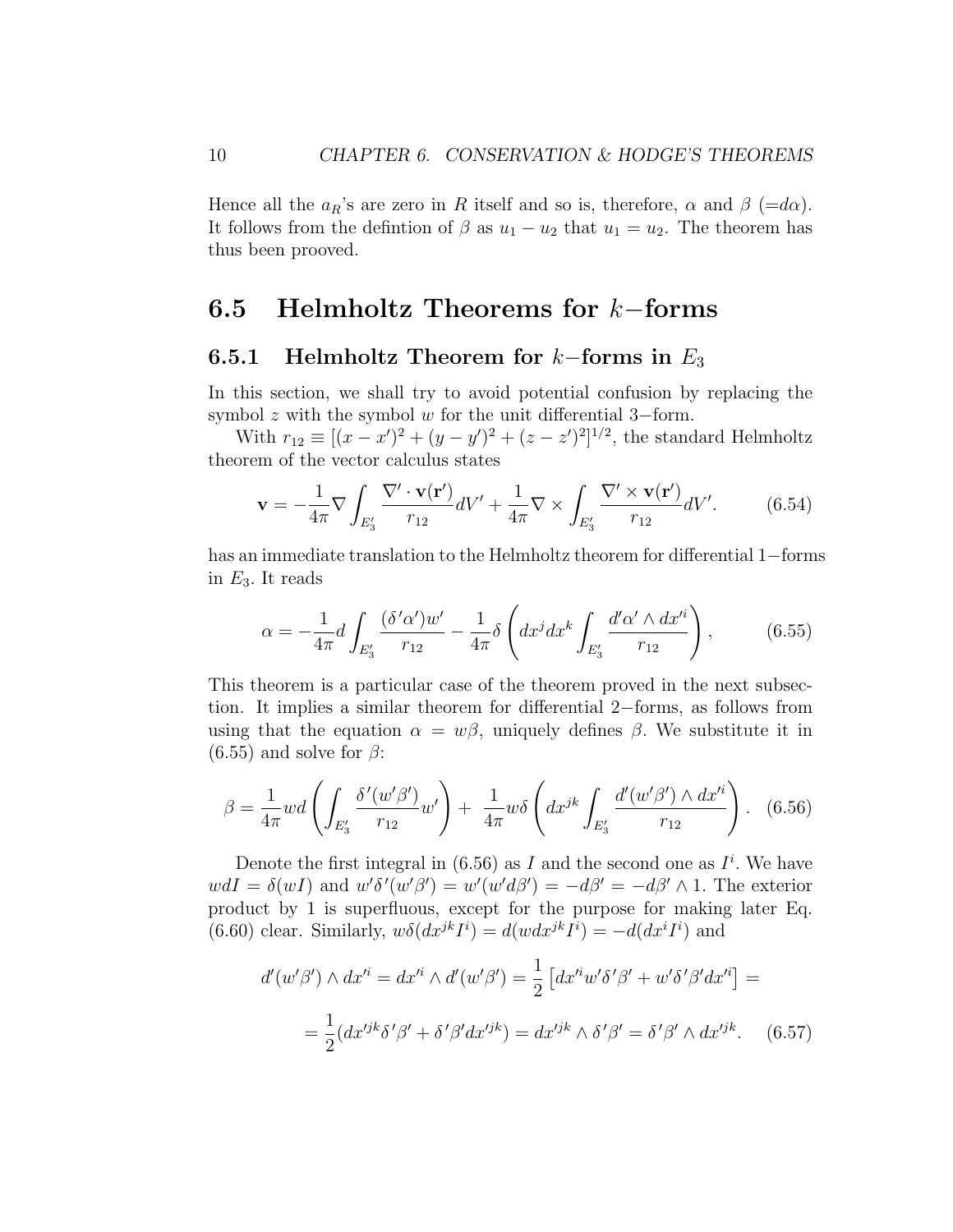We use these results in  $(6.56)$ , change the order of the terms and get

$$
\beta = -\frac{1}{4\pi} d\left( dx^i \int_{E'_3} \frac{\delta' \beta' \wedge dx'^{jk}}{r_{12}} \right) - \frac{1}{4\pi} \delta\left(w \int_{E'_3} \frac{\delta' \beta' \wedge 1}{r_{12}}\right), \qquad (6.58)
$$

Write the first term in (6.55) as

$$
-\frac{1}{4\pi}d\left[1\wedge\int_{E'_3}\frac{(\delta'\alpha')\wedge w'}{r_{12}}\right].\tag{6.59}
$$

Let the index  $A$  label a Cartesian basis of the algebra as module. Let  $dx^{\bar A}$ be the unique element in the basis such that  $dx^A \wedge dx^{\bar{A}} = w$ . Define  $\int_{E_3} \gamma_r$  if the grade r of  $\gamma$  is different from 3. All four terms on the right of  $(6.55)$  and (6.58) are thus of the form

$$
-\frac{1}{4\pi}d\left[dx^{A}\int_{E_{3}'}\frac{(\delta'_{-})\wedge dx'^{\bar{A}}}{r_{12}}\right] \quad \text{or} \quad -\frac{1}{4\pi}\delta\left[dx^{A}\int_{E_{3}'}\frac{(d'_{-})\wedge dx'^{\bar{A}}}{r_{12}}\right].
$$
\n(6.60)

Take, for instance, the first of the two expressions in (6.60). We sum over all A, equivalently, over all  $\bar{A}'$ . The grade of  $(\delta'_{-})$  determines the grade of the only  $dx'^{\bar{A}}$  that may yield not zero integral since the sum of the respective grades must be 3. For each surviving value of the index  $\overline{A}$ , the value of the index A —thus the specific  $dx^A$  at the front of the integral— is determined. We shall later show for ulterior generalization that we may replace the Cartesian basis with any other basis, which we shall choose to be orthonormal since they are the "canonical ones" of Riemannian spaces.

### 6.5.2 Helmholtz Theorem for Differential k-forms in  $E_n$

Let  $\omega^A$  ( $\equiv \omega^{i_1} \omega^{i_2} ... \omega^{i_r}$ ) denote elements of a basis in the Kähler algebra of differential forms such that the  $\omega^{\mu}$  are orthonormal. The purpose of using an orthonormal basis is that exterior products can be replaced with Clifford products. Let  $\omega^{\bar{A}}$  be the monomial (uniquely) defined by  $\omega^A \omega^{\bar{A}} = z$ , with no sum over repeated indices.

The generalized Helmholtz theorem in  $E_n$  reads as follows

$$
\alpha = -\frac{1}{(n-2)S_{n-1}}[d(\omega^A I_A^{\delta}) + \delta(\omega^A I_A^d)],\tag{6.61}
$$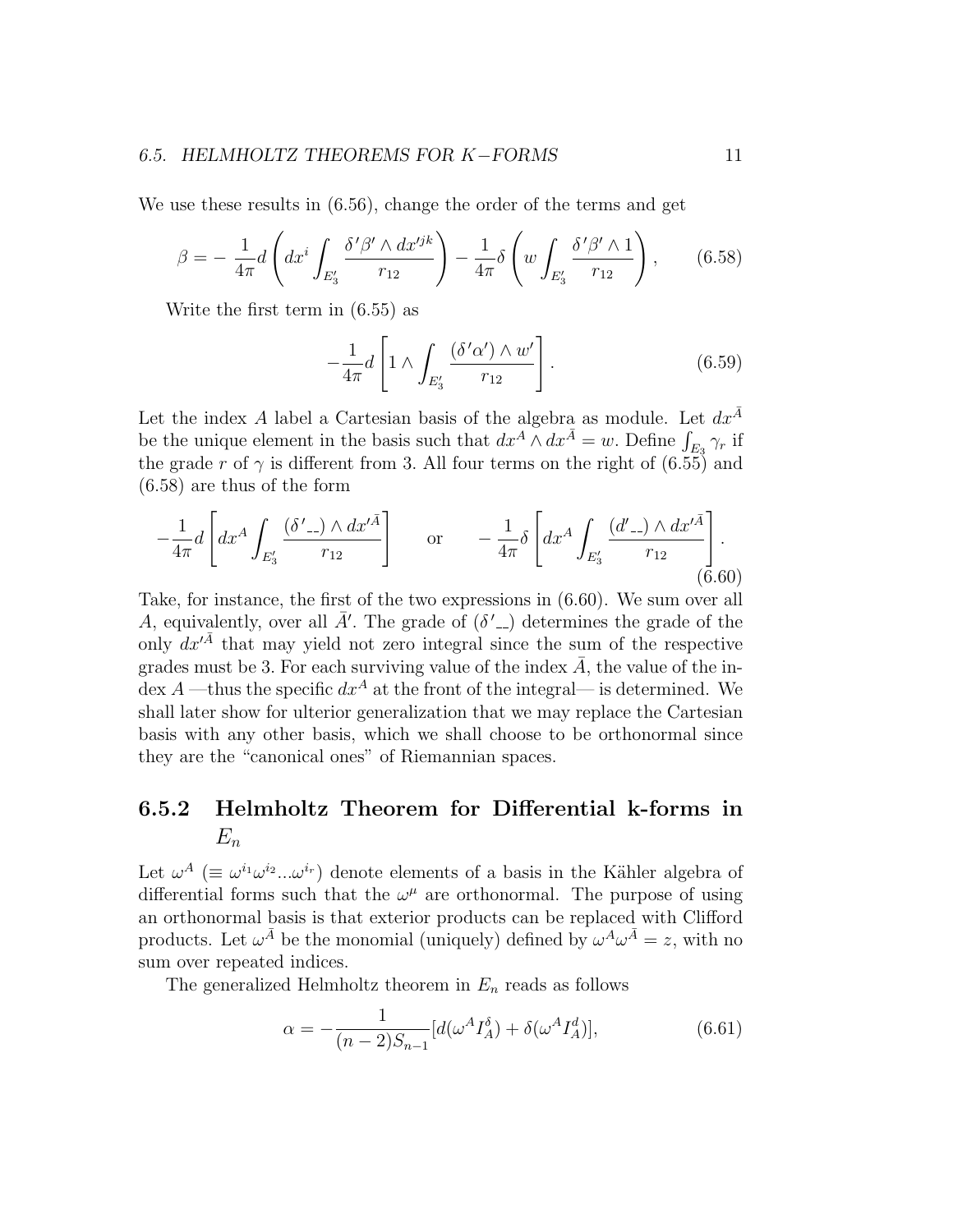with summation over a basis in the algebra and where

$$
I_A^{\delta} \equiv \int_{E'_n} \frac{(\delta' \alpha') \wedge \omega'^{\bar{A}}}{r_{12}^{n-2}}, \qquad I_A^d \equiv \int_{E'_n} \frac{(d' \alpha') \wedge \omega'^{\bar{A}}}{r_{12}^{n-2}}.
$$
 (6.62)

 $r_{12}$  is defined by  $r_{12}^2 = (x_1 - x_1')^2 + ... + (x_n - x_n')^2$  in terms of Cartesian coordinates.

It proves convenient for performing differentiations to replace  $\omega^i$ ,  $\omega^A$  and  $\omega^{\bar{A}}$  with  $dx^{i}$ ,  $dx^{A}$  and  $dx^{\bar{A}}$ . If the results obtained are invariants, one can re-express the results in terms of arbitrary bases.

We proceed again via the uniqueness theorem, as in the vector calculus, with specification now of d $\alpha$ ,  $\delta \alpha$  and that  $\alpha$  goes sufficiently fast at  $\infty$ . vanishing of  $\alpha$  at infinity. Because of the annulment of dd and  $\delta\delta$ , the proof reduces to showing that  $\delta d(dx^AI_A^{\delta})$  and  $d\delta(dx^AI_A^d)$  respectively yield  $\delta \alpha$  and  $d\alpha$ , up to the factor at the front in (6.61). Since the treatment of both terms is the same, we shall carry them in parallel, as in

$$
\begin{pmatrix}\n\delta \\
d\n\end{pmatrix}\n\alpha \to \begin{pmatrix}\n\delta d \\
d\delta\n\end{pmatrix} dx^A I_A^{(\delta)} = \partial \partial dx^A I_A^{(\delta)} - \begin{pmatrix}\nd\delta \\
\delta d\n\end{pmatrix} dx^A I_A^{(\delta)}.
$$
\n(6.63)

In the first term on the right hand side of (6.63), we move  $\partial\partial$  to the right of  $dx^{A}$ , insert it inside the integral with primed variables, multiply by  $-\frac{1}{(n-2)}$  $(n-2)S_{n-1}$ and treat the integrand as a distribution. We easily obtain that the first term yields  $\binom{\delta \alpha}{d \alpha}$ .

For the last term in (6.63), we have

$$
\begin{pmatrix}\nd\delta \\
\delta d\n\end{pmatrix} dx^A I_A^{\left(\stackrel{\delta}{d}\right)} = \begin{pmatrix}\nd\left[dx^i \cdot dx^A \frac{\partial I_A^{\delta}}{\partial x^i}\right] \\
\delta\left[\left(\eta dx^A\right) \wedge dx^i \frac{\partial I_A^d}{\partial x^i}\right]\n\end{pmatrix}.
$$
\n(6.64)

For the first line in (6.64), we have used that  $d_h u = \frac{\partial}{\partial x^h}$  in Cartesian coordinates, and that  $\delta u = dx^h \cdot d_h u$ . For the development of the second line, we have used the Leibniz rule.

We use the same rule to also transform the first line in (6.64),

$$
d\left(dx^{i} \cdot dx^{A} \frac{\partial I_{A}^{\delta}}{\partial x^{i}}\right) = \left[\eta(dx^{i} \cdot dx^{A})\right] \wedge dx^{l} \frac{\partial^{2} I_{A}^{\delta}}{\partial x^{l} \partial x^{i}} = (dx^{A} \cdot dx^{i}) \wedge dx^{l} \frac{\partial^{2} I_{A}^{\delta}}{\partial x^{l} \partial x^{i}}.
$$
\n(6.65)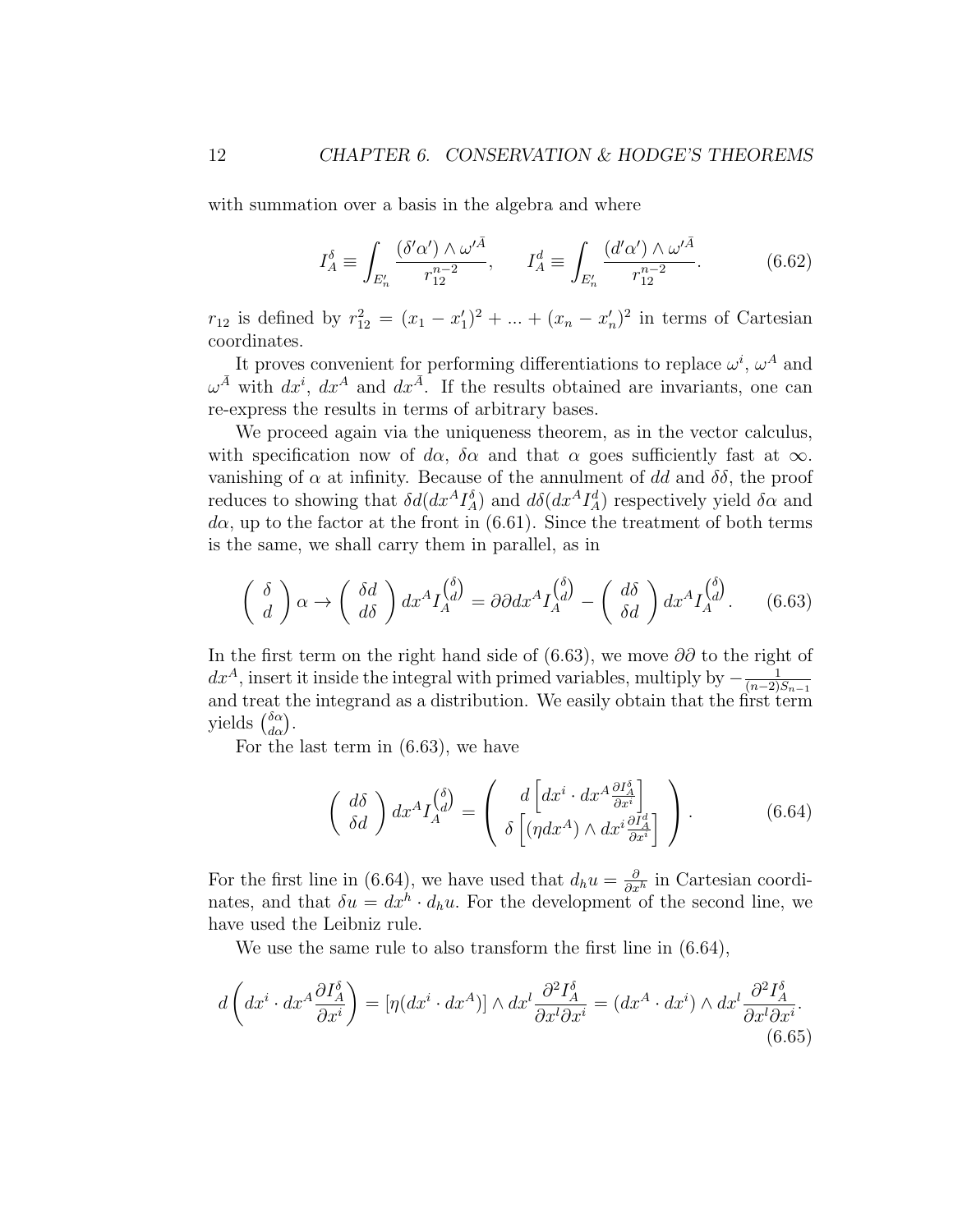For the second line, we get

$$
\delta \left[ (\eta dx^A) \wedge dx^i \frac{\partial I^d_A}{\partial x^i} \right] = dx^l \cdot \left[ \frac{\partial^2 I^d_A}{\partial x^l \partial x^i} (\eta dx^A) \wedge dx^i \right]. \tag{6.66}
$$

We shall use here that

$$
dx^{l}[(\eta dx^{A}) \wedge dx^{i}] = -\eta[\eta(dx^{A} \wedge dx^{i})] \cdot dx^{l} = (dx^{A} \wedge dx^{i}) \cdot dx^{l}, \qquad (6.67)
$$

thus obtaining

$$
\delta \left[ (\eta dx^A) \wedge dx^i \frac{\partial I^d_A}{\partial x^i} \right] = (dx^A \wedge dx^i) \cdot dx^i \frac{\partial^2 I^d_A}{\partial x^i \partial x^i}.
$$
 (6.68)

Getting  $(6.65)$  and  $(6.66)$  into  $(6.64)$ , we obtain

$$
\begin{pmatrix} d\delta \\ \delta d \end{pmatrix} dx^A I_A^{(\delta)} = \left[ dx^A(\cdot) dx^i \right] (\cdot) dx^l \int_{E'_n} \frac{\partial^2}{\partial x'^i \partial x'^l} \frac{1}{r_{12}^{n-2}} \begin{pmatrix} \delta' \alpha' \\ d' \alpha' \end{pmatrix} \wedge dx'^A.
$$
\n(6.69)

Integration by parts with respect to  $x^{\prime i}$  yields two terms. The total differential term is

$$
\[dx^A(\cdot)dx^i\] \stackrel{\wedge}{\ldots} dx^l \int_{E'_n} \frac{\partial}{\partial x'^i} \left[ \left( \frac{\partial}{\partial x'^l} \frac{1}{r_{12}^{n-2}} \right) \left( \begin{array}{c} \delta' \alpha' \\ d' \alpha' \end{array} \right) \wedge dx'^{\bar{A}} \right].
$$
 (6.70)

Application of Stokes theorem yields

$$
\[dx^A(\cdot)dx^i\] \stackrel{\wedge}{\ldots} dx^l \int_{\partial E'_n} \left( \frac{\partial}{\partial x^l} \frac{1}{r_{12}^{n-2}} \right) \left\{ dx'^i \cdot \left[ \begin{pmatrix} \delta' \alpha' \\ d' \alpha' \end{pmatrix} \wedge dx'^{\bar{A}} \right] \right\}, \quad (6.71)
$$

where we have indulged in the use of parentheses for greater clarity. This term is null if the differentiations of  $\alpha$  go sufficiently fast to zero at infinity.

The other term resulting from the integration by parts is

$$
-\left[dx^{A}(\gamma)dx^{i}\right](\gamma)dx^{l}\int_{E'_{n}}\left(\frac{\partial}{\partial x'^{l}}\frac{1}{r_{12}^{n-2}}\right)\frac{\partial}{\partial x'^{i}}\left(\left(\begin{array}{c}\delta'\alpha'\\d'\alpha'\end{array}\right)\wedge dx'^{\bar{A}}\right).
$$
 (6.72)

This is zero because of cancellations that take place in groups of three different indices, as shown in the next subsection.

In terms of Cartesian bases, we have, on the top line of the left hand side of (6.63)

$$
dx^A \int_{E'_n} \frac{(\delta' \alpha') \wedge dx'^{\bar{A}}}{r_{12}^{n-2}}.
$$
 (6.73)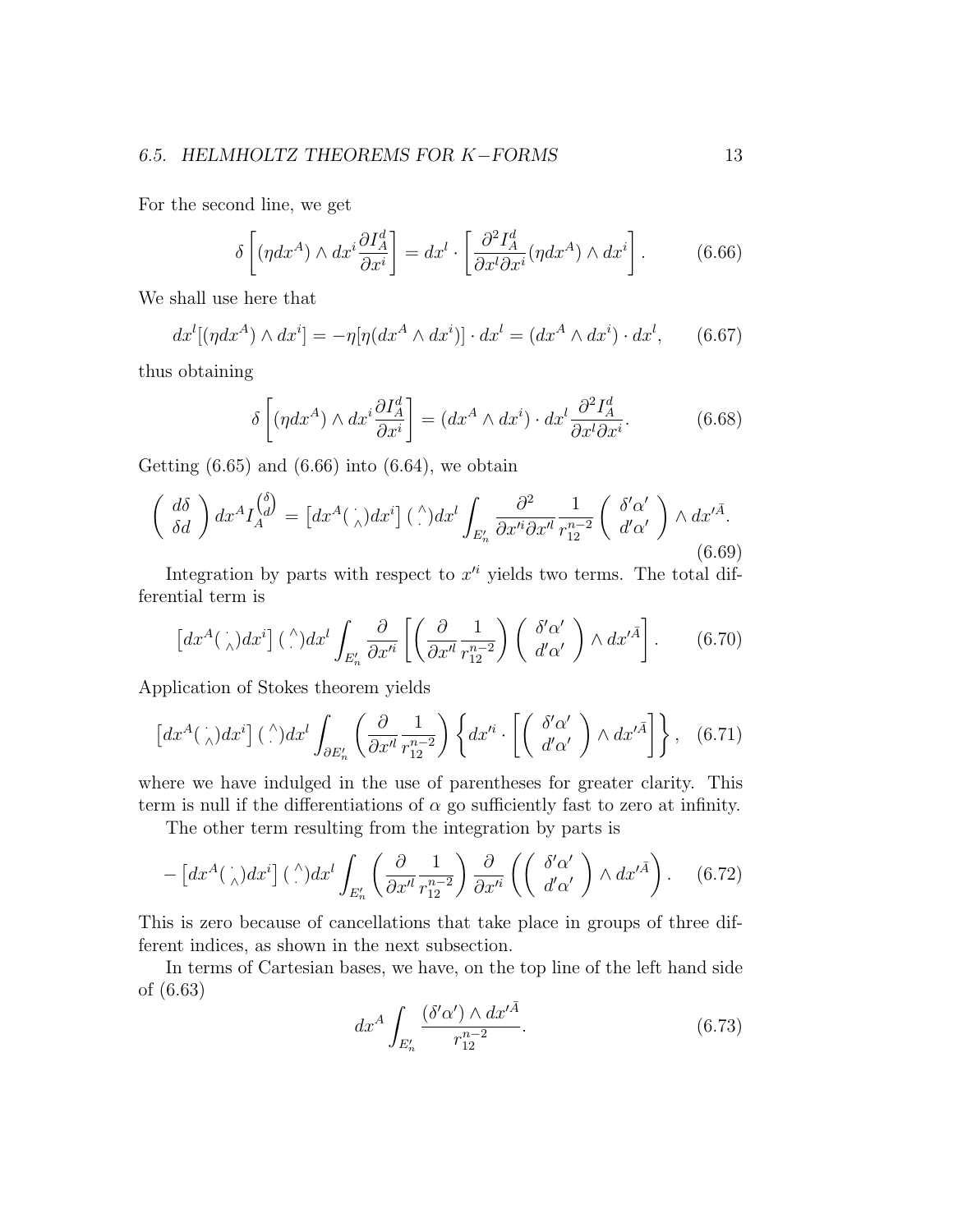It is preceded by invariant operators, which we may ignore for present purposes. We move  $dx^A$  inside the integral, where we let  $(\delta' \alpha')_A$  be the notation for the coefficients of  $\delta' \alpha'$ . We thus have, for that first term,

$$
\int_{E'_n} \frac{dx^A \wedge [(\delta'\alpha')_A dx'^A] \wedge dx'^{\bar{A}}}{r_{12}^{n-2}}.
$$
\n(6.74)

The numerator can be further written as  $(\delta \alpha')_A dx^A z'$ . It is clear that z and  $(\delta' \alpha')_A dx'^A$  are invariants, but not immediately clear that  $(\delta' \alpha')_A dx^A$  also is so. Whether we have the basis  $dx^A$  or  $dx'^A$  as a factor is immaterial. since the invariance of  $(\delta' \alpha')_A dx'^A$  can be seen as following from the matching of the transformations of  $(\delta \alpha')_A$  and  $dx'^A$  each in accordance with its type of covariance. The same matching applies if we replace  $\omega^{\prime A}$  with  $dx^A$ , since  $dx^{\prime A}$ and  $dx^A$  transform in unison.

We have shown that (6.61)-(6.62) constitutes the decomposition of  $\alpha$  into closed and co-closed differential forms. It solves the problem of integrating the system  $d\alpha = \mu$ ,  $\delta \alpha = \nu$ , for given  $\mu$  and  $\nu$ , and with the stated boundary condition

#### 6.5.3 Identical vanishing of some integrals

As we are about to show, expressions (6.72) cancel identically (Notice that (6.71) cancels at infinity for fast vanishing; identical vanishing is not needed).

Consider the first line in (6.72). Let  $\alpha$  be of grade  $h > 2$  (If h were one, the dot product of  $dx^A$  with  $dx^i$  would be zero). Let p and q be a specific pair of indices in a given term in  $\alpha$ , i.e. in its projection  $a'_{pqC,pq} dx^A$  upon some specific basis element  $dx^A$ . Such a projection can be written as

$$
(a'_{pqC}dx'^p \wedge dx'^q \wedge dx'^C,
$$

where  $dx^{\prime A}$  is a unit monomial differential 1−form (there is no sum over repeated indices. We could also have chosen to write the same term as

$$
(a'_{qp}c dx'^q \wedge dx'^p \wedge dx'^C,
$$

with  $a'_{qpC} = -a'_{pqC}$ . Clearly,  $dx'^C$  is uniquely determined if it is not to contain  $dx^p$  and  $dx^q$ . We then have

$$
\delta'(a_{pqC}dx'^p \wedge dx'^q \wedge dx'^C) = a'_{pqC,p} dx'^q \wedge dx'^C - a_{pqC,q} dx'^p \wedge dx'^C. \quad (6.75)
$$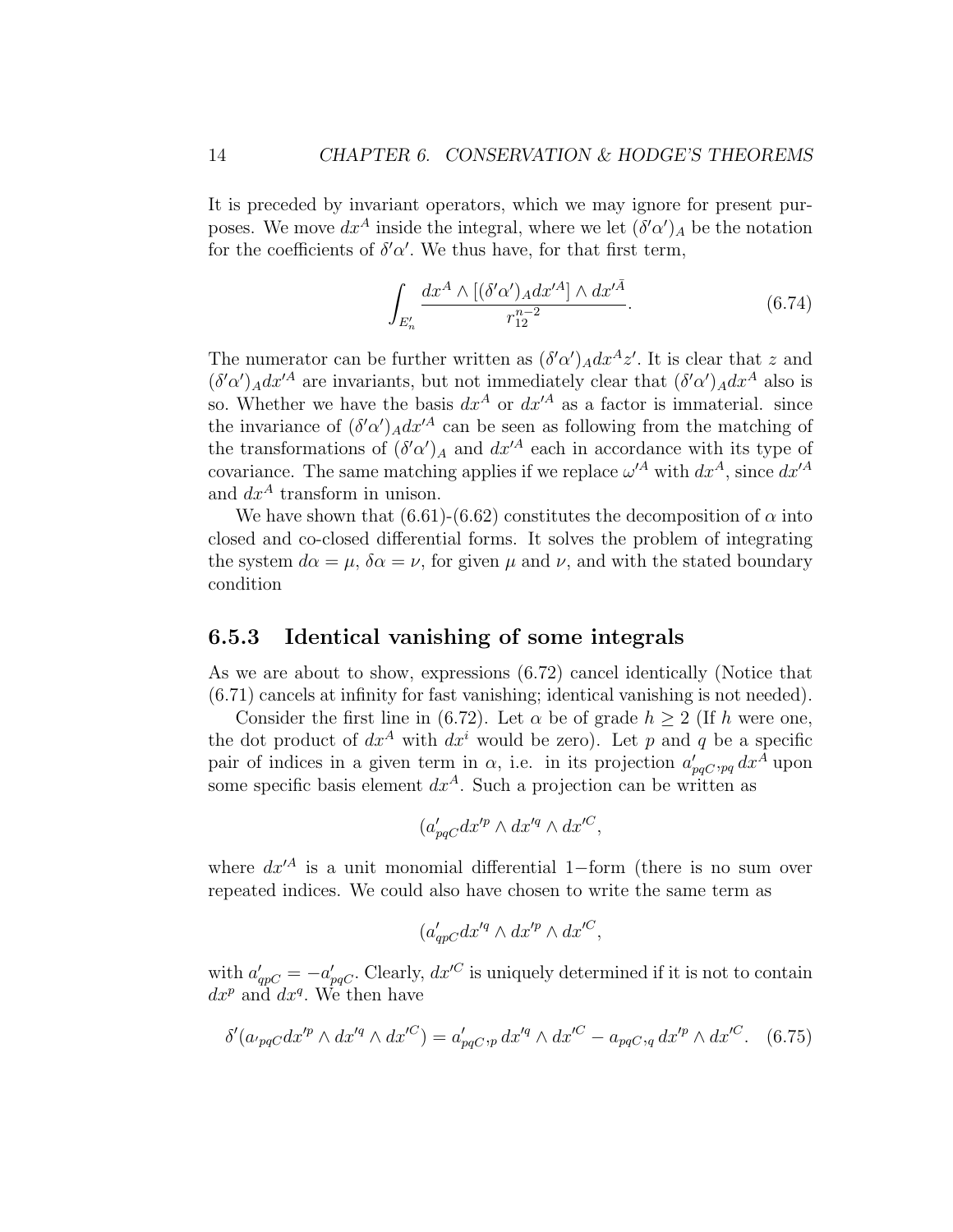The two terms on the right are two different differential 2−forms. They enter two different integrals, corresponding to  $dx'^q \wedge dx'^C$  and  $dx'^p \wedge dx'^C$ components of  $\delta' \alpha'$ . To avoid confusion, we shall refer to the basis elements in the integrals as  $dx^{B}$  since they are  $(h-1)-$ forms, unlike the  $dx^{A}$  of (6.75), which are differential h−forms

When taking the first term of (6.75) with  $i = p$  into the top line of (6.72), the factor at the front of the integral is

$$
-(dx^B \cdot dx^p) \wedge dx^l.
$$

But this factor is zero since  $dx^B$  is  $dx^q \wedge dx^C$ , which does not contain  $dx^P$  as a factor. Hence, for the first term, we need only consider  $i = q$ . By the same argument, we need only consider  $i = q$  for the second term in (6.75). Upon multiplying the  $dx'^{B}$ 's by pertinent  $dx'^{B}$ 's, we shall obtain the combination

$$
(a'_{pqC},_{pq} - a'_{pqC},_{qp})z'
$$

as a factor inside the integral for the first line of (6.72). We could make this statement because the factor outside also is the same one for both terms:  $(dx^q \wedge dx^C) \cdot dx^q$  and  $(dx^p \wedge dx^C) \cdot dx^p$  are equal. The contributions arising from the two terms on the right hand side of (6.75) thus cancel each other out. We would proceed similarly with any other pair of indices, among them those containing either p or q. The annulment of the top line of  $(6.72)$  has been proved.

In order to prove the cancellation of the second line in (6.72), the following considerations will be needed. A given  $dx^A$  determines its corresponding  $dx^{\tilde{A}}$ , and vice versa. It follows then that only the term proportional to  $dx'^A$  in  $d'$ α' exterior multiplies  $dx'^{\bar{A}}$ , which is of the same grade as  $d'\alpha'$ , i.e.  $h+1$ . Hence  $dx^A \wedge dx^i$  is of grade 3 or greater for  $h > 0$ . If  $dx^A \wedge dx^i$  is not to be null,  $dx^i$  cannot be in  $dx^A$ . Hence,  $dx'^{\bar{A}}$  contains  $dx^i$  as a factor.

Let  $(p, q, r)$  be a triple of three different indices in  $dx<sup>A</sup> \wedge dx<sup>i</sup>$ . When i is p or q or r, the respective pairs  $(q, r)$ ,  $(r, p)$  and  $(p, q)$  are in  $dx<sup>A</sup>$ . We may thus write

$$
dx'^{A} = dx'^{C} \wedge dx'^{q} \wedge dx'^{r}, \qquad dx'^{\bar{A}} = dx'^{p} \wedge dx'^{B}.
$$
 (6.76)

The coefficient of  $dx'^A$  in  $d'\alpha'$  will be the sum of three terms, one of which is

$$
(a'_{Cr,q} - a'_{Cq}, )dx'^q \wedge dx'^C \wedge dx'^r, \qquad (6.77)
$$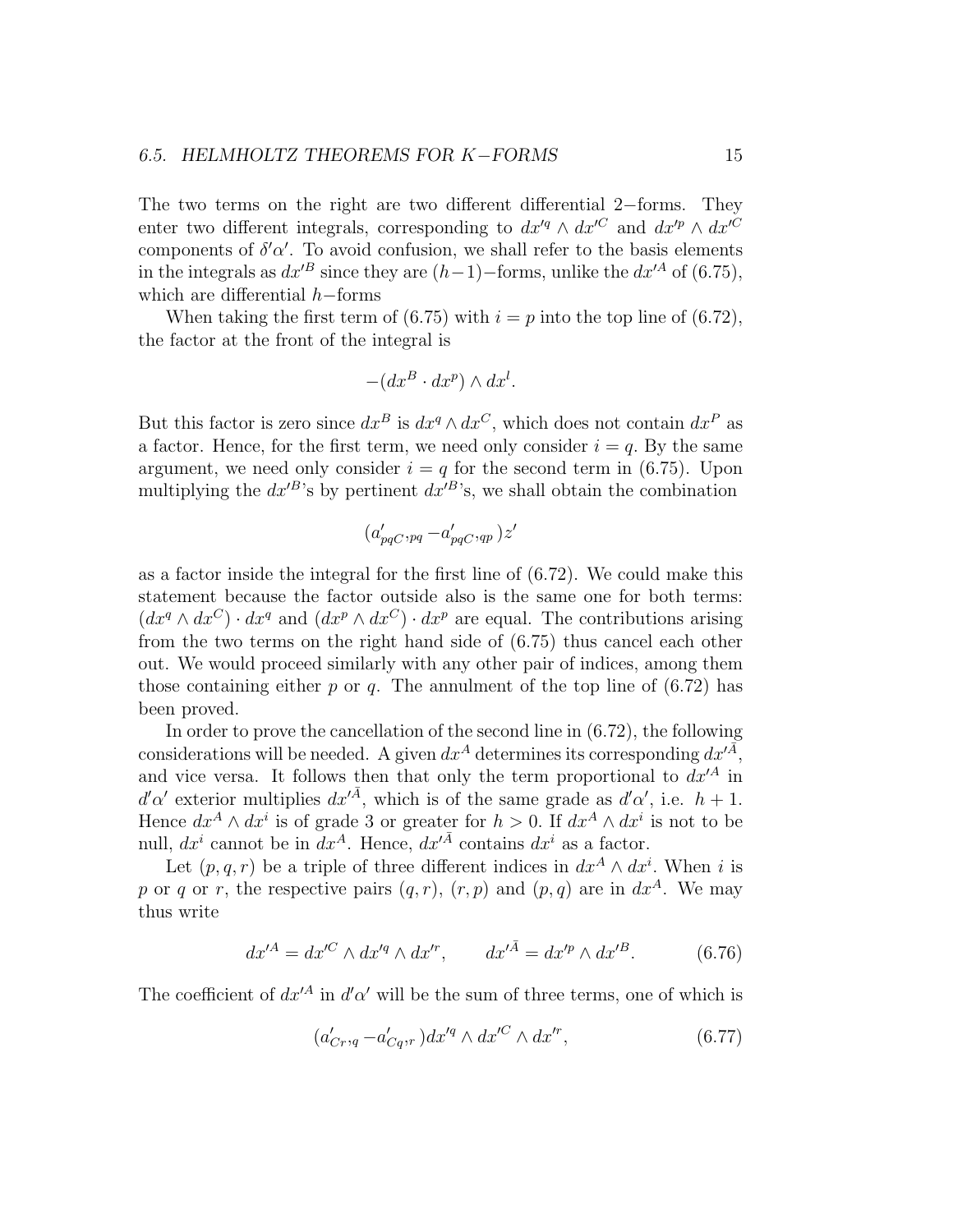and the other two are cyclic permutations. We partial-differentiate (6.77) with respect to  $dx^{\prime p}$  and multiply by  $dx^{\prime p} \wedge dx^{\prime B}$  on the right. We proceed similarly with  $i = q$  and  $i = r$ , and add all these contributions. We thus get

$$
(a'_{Cr,qp} - a'_{Cq,rp} + a'_{Cp,rq} - a'_{Cr,pq} + a'_{Cq,pr} - a'_{Cp,qr})z'. \tag{6.78}
$$

By virtue of equality of second partial derivatives, terms first, second and third inside the parenthesis cancel with terms fourth, fifth and sixth. To complete the proof, we follow the same process with another  $dx^{C}$  and the same triple  $(p, q, r)$  until we exhaust all the options. We then proceed to choose another triple and repeat the same process until we are done with all the terms, which completes the proof of identical vanishing of the second term arising from one of the two integrations by parts of the previous subsection.

## 6.6 Hodge's Theorems

The "beyond" in the title of this chapter responds to the fact that we shall be doing much more than reproducing Hodge's theorem. As is the case with Helmholtz theorem, we are able to specify in terms of integrals what the different terms are.

We shall later embed Riemannian spaces  $R_n$  in Euclidean spaces  $E_N$ , thus becoming  $n-$  surfaces. As an intermediate step, we shall apply the traditional Helmholtz approach to regions of Euclidean spaces, i.e.  $R_n$ 's ab initio embedded in  $E_n$ . The harmonic form —which is of the essence in Hodge's theorem— emerges from the Helmholtz process in the new venues.

### 6.6.1 Transition from Helmholtz to Hodge

Though visualization is not essential to follow the argument, it helps for staying focused. For that reason, we shall argue in 3-D Euclidean space. It does not interfere with the nature of the argument.

On a region R of  $E_3$ , including the boundary, define a differential 1–form or 2−form  $\alpha$ . Let A denote any continuously differentiable prolongation of  $\alpha$  that vanish sufficiently fast at infinity. On R, we have  $dA = d\alpha$  and  $\delta A = \delta \alpha$ . We can apply Helmholtz theorem to the differential forms A. In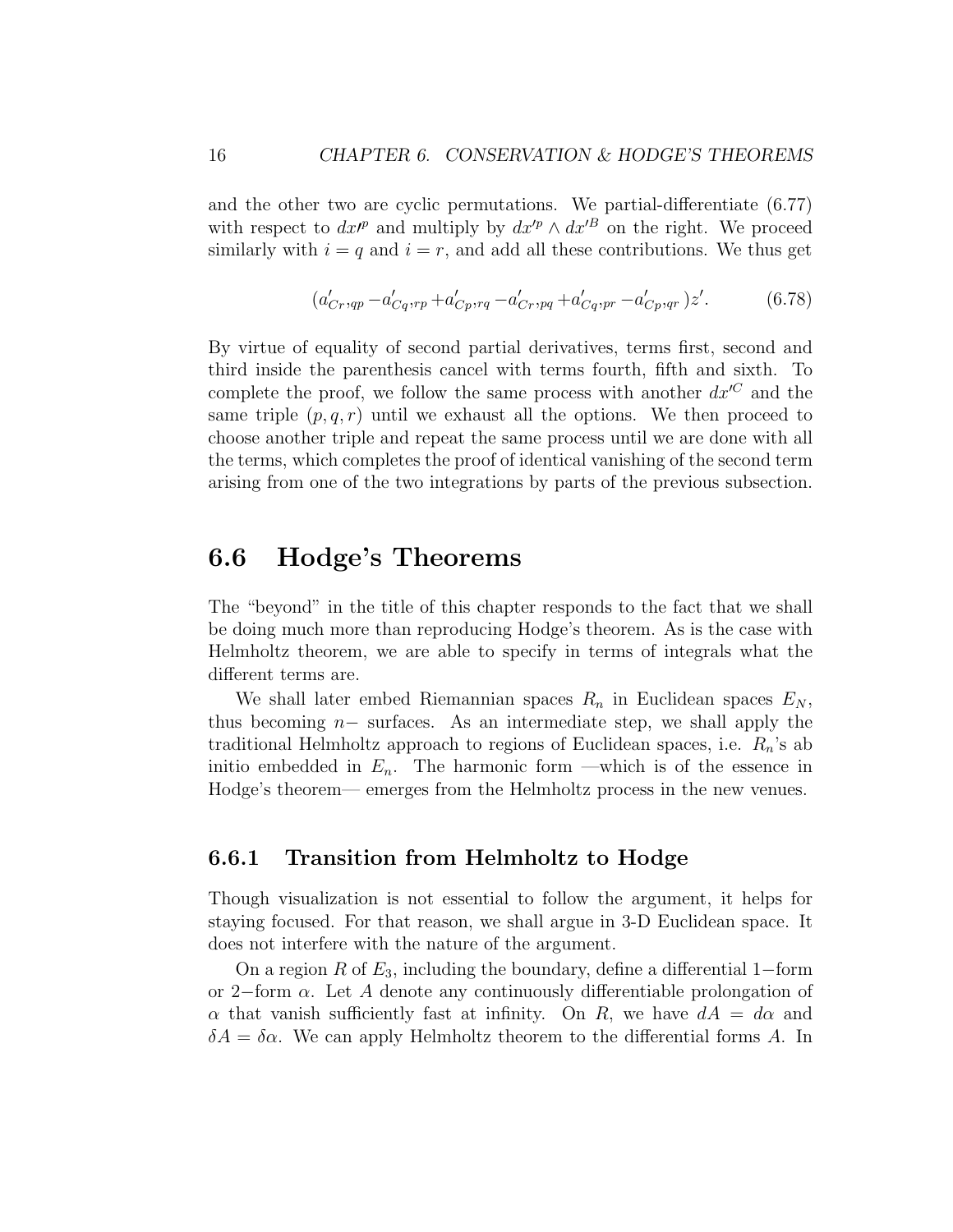#### 6.6. HODGE'S THEOREMS 17

order to minimize clutter, we write it in the form

$$
-4\pi A = d... \int_{R'} \frac{\delta' A'...}{r_{12}} + \delta \int_{R'} ... \frac{d' A'...}{r_{12}} +
$$

$$
+ d... \int_{E'_3 - R'} \frac{\delta' A'...}{r_{12}} + \delta ... \int_{E'_R - R'} \frac{d' A'...}{r_{12}}, \qquad (6.79)
$$

where  $r_{12} = [(x - x')^2 + (y - y')^2 + (z - z')^2]^{1/2}$ . We shall keep track of the fact, at this point obvious, that in the first two integrals on the right,  $r'$  is in  $R'$ . It is outside  $R'$  in the other two integrals, which will depend on the prolongation. By representing those terms simply as  $\mathcal{F}$ , we have

$$
-4\pi A = d \dots \int_{R'} \frac{\delta' \alpha' \dots}{r} + \delta \dots \int_{R'} \frac{d' \alpha' \dots}{r} + \mathcal{F}.
$$
 (6.80)

Since these equations yield A everywhere in  $E_3$  (i.e. r not limited to R), they yield in particular what A and  $\mathcal F$  are in R. We can thus write

$$
-4\pi\alpha = d...\int_{R'} \frac{\delta'\alpha'...}{r} + \delta...\int_{R'} \frac{d'\alpha'...}{r} + \mathcal{F},
$$
\n(6.81)

F not having changed except that F in  $(6.81)$  refers only to what it is in R but it remains a sum of integrals in  $E'_3 - R$ . The prolongations will be determined as different solutions of a differential system to be obtained as follows.

By following the same process as in Helmholtz theorem, we obtain, in particular,

$$
-4\pi d\alpha = d\delta \dots \int_{R'} \frac{d'\alpha'\dots}{r} + d\mathcal{F},\tag{6.82}
$$

and similarly for  $-4\pi\delta\alpha$  (just exchange d and  $\delta$ ).

Now, the first term on the right hand side of (6.82) will not become simply  $-4\pi d\alpha$  as was the case in the previous section. It will yield two terms. One of them is  $-4\pi d\alpha$ , and the other one is made to cancel with  $d\mathcal{F}$ , thus determining a differential equation to be satisfied by  $\mathcal{F}$ . To this we have to add another differential equation arising from application of  $\delta$  to (6.81). Together they determine the differential system to be determined by F. Thus  $-4\pi\alpha$  will be given by the three term decomposition (6.81). Notice that, in the process, we avoid integrating over  $E_3' - R'$  and instead solving a differential system in  $R$ , since the left hand side and the first term on the right hand side of (6.82) pertain to  $\alpha$ .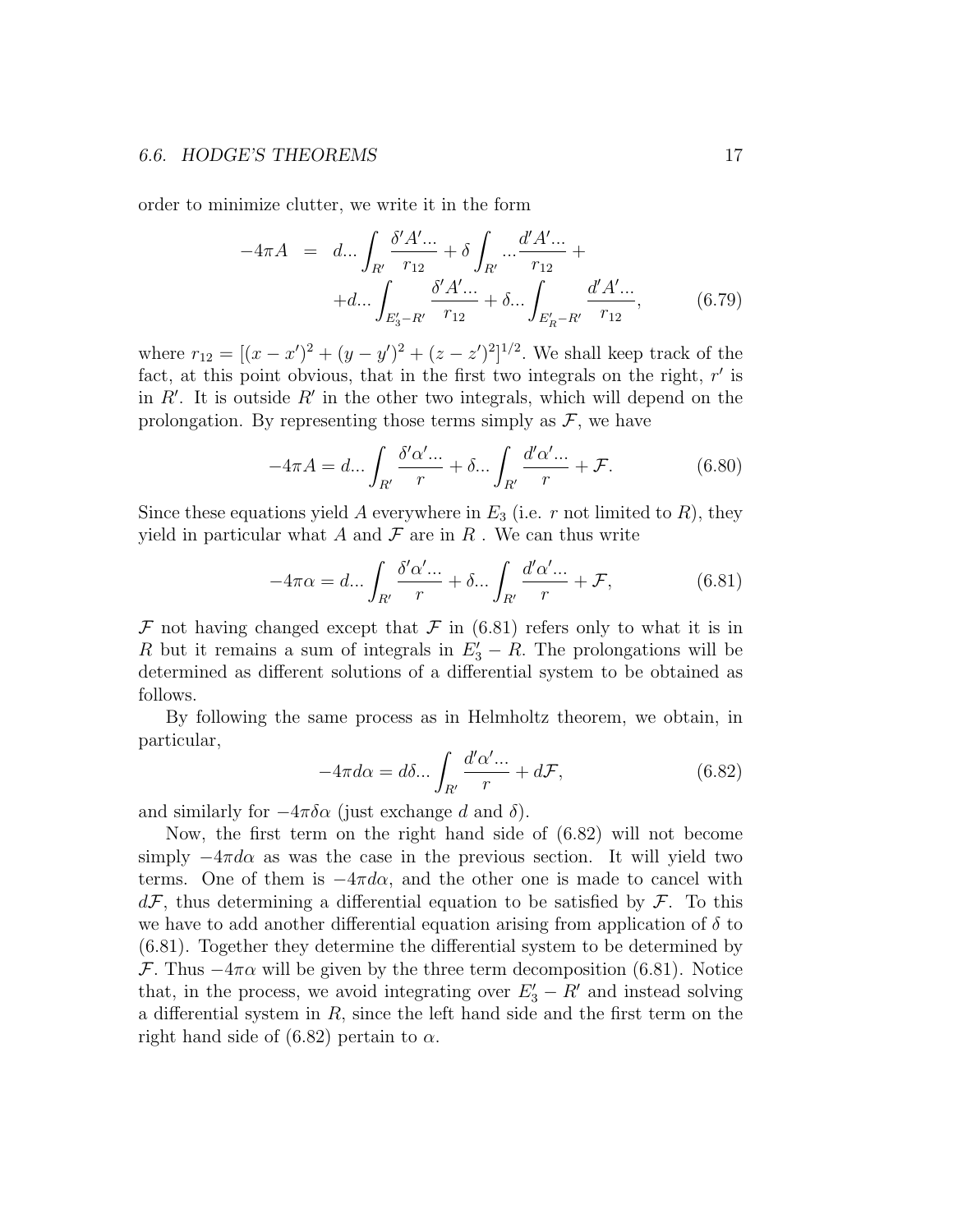From now one, we shall make part of the theorems that the prolongations are solutions of a certain differential systems, later to be made explicit.

### 6.6.2 Hodge theorem in regions of  $E_n$

Let  $\alpha$  be a differential k–form satisfying the equations  $d\alpha = \mu$  and  $\delta \alpha = \nu$ , and given at the boundary of a region of  $E_n$ . We proceed to integrate this system. (6.81) now reads

$$
-(n-2)S_{n-1}\alpha = d\left[\int_{R'} \frac{\delta'\alpha'\dots}{r_{12}}\right] + \delta\left[\int_{R'} \frac{d'\alpha'\dots}{r_{12}}\right] + \mathcal{F},\tag{6.83}
$$

where  $R$  is a region of Euclidean space that contains the origin and where  $r_{12}$  is the magnitude of the Euclidean distance between hypothetical points of components  $(x, y, ...u, v)$  and  $(x', y', ...u', v')$ , all the coordinates chosen as Cartesian to simplify visualization. We said hypothetical because the interpretation as distance only makes sense when we superimpose  $E_n$  and  $E_n'$ .

When we apply either d or  $\delta$  to (6.83), we shall use, as before,  $d\delta$ +  $\delta d = \partial \partial$ , with one of the terms on the left moved to the right  $(d\delta = ...$  $\delta d = \dots$  respectively). By developing the ∂∂ term, it becomes the same as term on the right (i.e d $\alpha$  or  $\delta \alpha$ ). It will cancel with the term on the left. The terms that vanished identically also vanish now, precisely because this is an identical vanishing. We are thus left with the total differential terms. If apply Stokes theorem, as before. these terms no longer disappear at the boundary. Hence, we are left with the two equations

$$
\[dx^{A}(\dot{\wedge})dx^{i}](\dot{\wedge})dx^{l}\int_{R'}\left(\frac{\partial\frac{1}{r_{12}^{n-2}}}{\partial x'^{l}}\right)dx'^{i}\cdot\left[\left(\begin{array}{c}\delta'\alpha'\\d'\alpha'\end{array}\right)\wedge dx'^{A}\right]+\left(\begin{array}{c}d\\ \delta\end{array}\right)\mathcal{F}=0\tag{6.84}
$$

(Refer to (6.81)). Hence, the solution to Helmholtz problem is given by the pair of equations (6.83)-(6.84).

We shall now show that F is harmonic, i.e.  $(d\delta + \delta d)\mathcal{F} = 0$ . We shall apply  $\delta$  and d to the first and second lines of (6.94). Start by rewriting the first terms in (6.93) in the form, (6.80), they took before applying Stoke's theorem. Upon applying the  $\delta$  operator to the first line, we have, for  $\delta d\mathcal{F}$ ,

$$
dx^{h} \cdot \left[ (dx^{A} \cdot dx^{i}) \wedge dx^{l} \right] \int_{R'} \frac{\partial^{2}}{\partial x'^{h} \partial x'^{i}} \left[ \left( \frac{\partial}{\partial x'^{l}} \frac{1}{r_{12}^{n-2}} \right) \left( \begin{array}{c} \delta' \alpha' \\ d' \alpha' \end{array} \right) \wedge dx'^{\bar{A}} \right].
$$
 (6.85)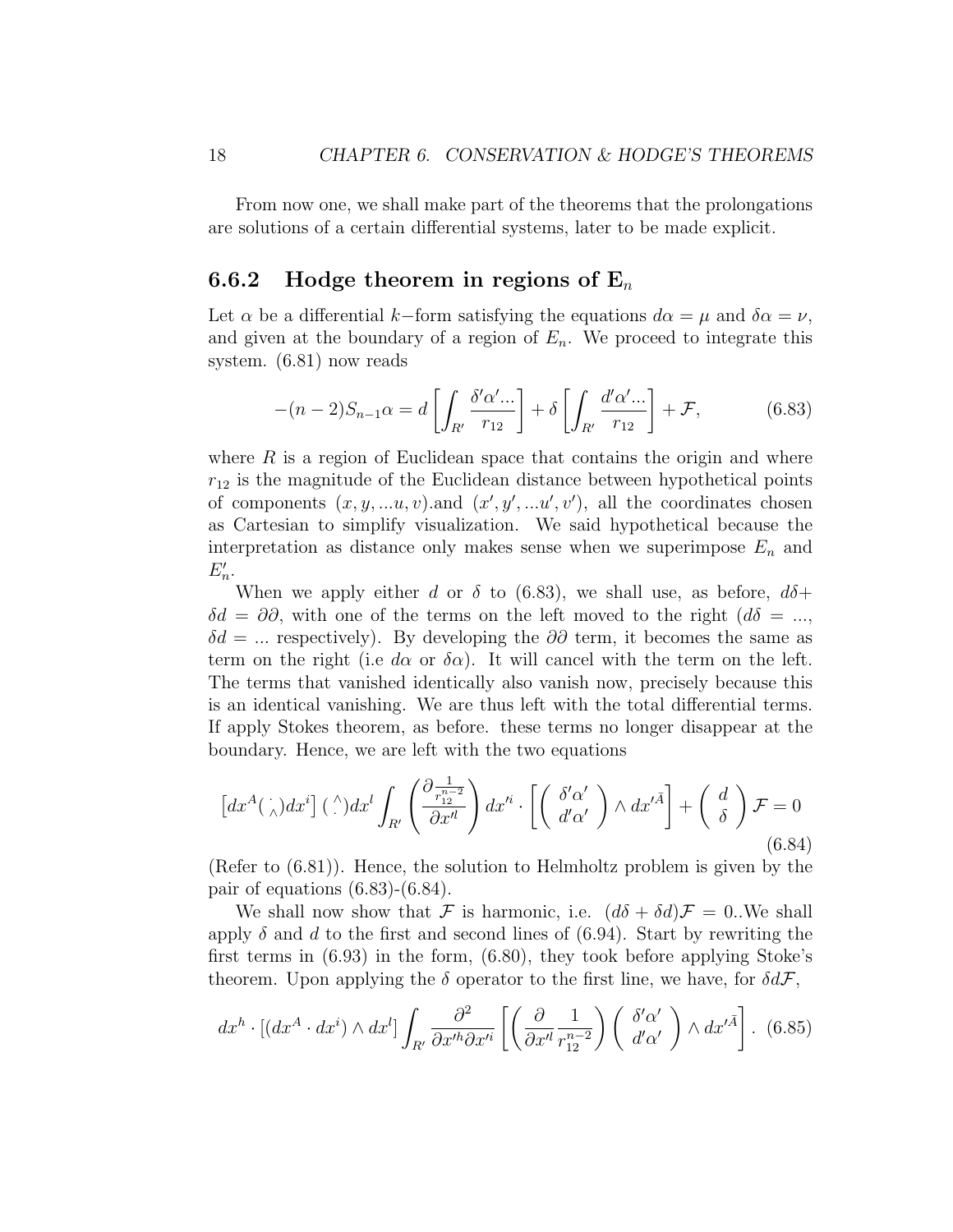Since this term happens to vanish, the computation will take place up to the factor −1, provided it is common to all terms in a development into explicit terms. We do so because (6.85) will be shown to vanish identically.

For  $dx^h \cdot [(dx^A \cdot dx^i) \wedge dx^l]$  to be different from zero, h and i must be different and contained in A. Since  $dx^{l}$  is not in  $dx^{A}$ , the product  $dx^{h} \cdot dx^{l}$  is zero. Hence

$$
dx^{h} \cdot [(dx^{A} \cdot dx^{i}) \wedge dx^{l}] = [dx^{h} \cdot (dx^{A} \cdot dx^{i})] \wedge dx^{l}]. \tag{6.86}
$$

We can always write  $dx^A$  as

$$
dx^h \wedge dx^j \wedge dx^C \wedge dx^i. \tag{6.87}
$$

This is antisymmetric in the pair  $(i, h)$ , which combines with the symmetry inside the integral to annul this term. Notice that we did not have to assign specific values for  $(i, h)$ , but we had to "go inside"  $dx<sup>A</sup>$ . We mention this for contrast with the contents for the next paragraph. We have proved so far that  $\delta d\mathcal{F} = 0$ .

We rewrite the left hand side of  $(6.84)$  as in  $(6.70)$  and proceed to apply d to it. We shall now have

$$
dx^{h} \wedge \left[ (dx^{A} \wedge dx^{i}) \cdot dx^{l} \right] \int_{R'} \frac{\partial^{2}}{\partial x^{\prime h} \partial x^{\prime i}} \left[ \left( \frac{\partial}{\partial x^{\prime l}} \frac{1}{r_{12}^{n-2}} \right) d^{\prime} \alpha^{\prime} \wedge dx^{\prime \bar{A}} \right]. \tag{6.88}
$$

It is clear that, when  $l$  takes a value different from the value taken by  $i$ , we again have cancellation due to the same combination of antisymmetrysymmetry as before. But the terms  $dx^{i} \cdot dx^{l}$  would seem to interfere with the argument, but it does not. We simply have to be more specific than before with the groups of terms that we put together. We put together only terms where we have  $dx^r \wedge dx^s$  arising from  $(h = r, i = s)$  and  $(h = s, i = r)$ . When the running index  $l$  takes the values  $r$  or  $s$ , the resulting factor at the front of the integral will belong to a different group. We have thus shown that (6.88) cancels out and, therefore,  $d\delta\mathcal{F}=0$ . To be precise, we have not only proved that  $\mathcal F$  is harmonic, but that it is "hyper-harmonic", meaning precisely that:  $\delta d\mathcal{F} = 0$  and  $d\delta \mathcal{F} = 0$ .

#### 6.6.3 Hodge's theorem for hypersurfaces of  $E_N$

A manifold embedded in a Euclidean space of the same dimension will be called a region thereof. A hypersurface is a manifold of dimension  $n$  embedded in a Euclidean space  $E<sub>N</sub>$  where  $N > n$ . The treatment here is the same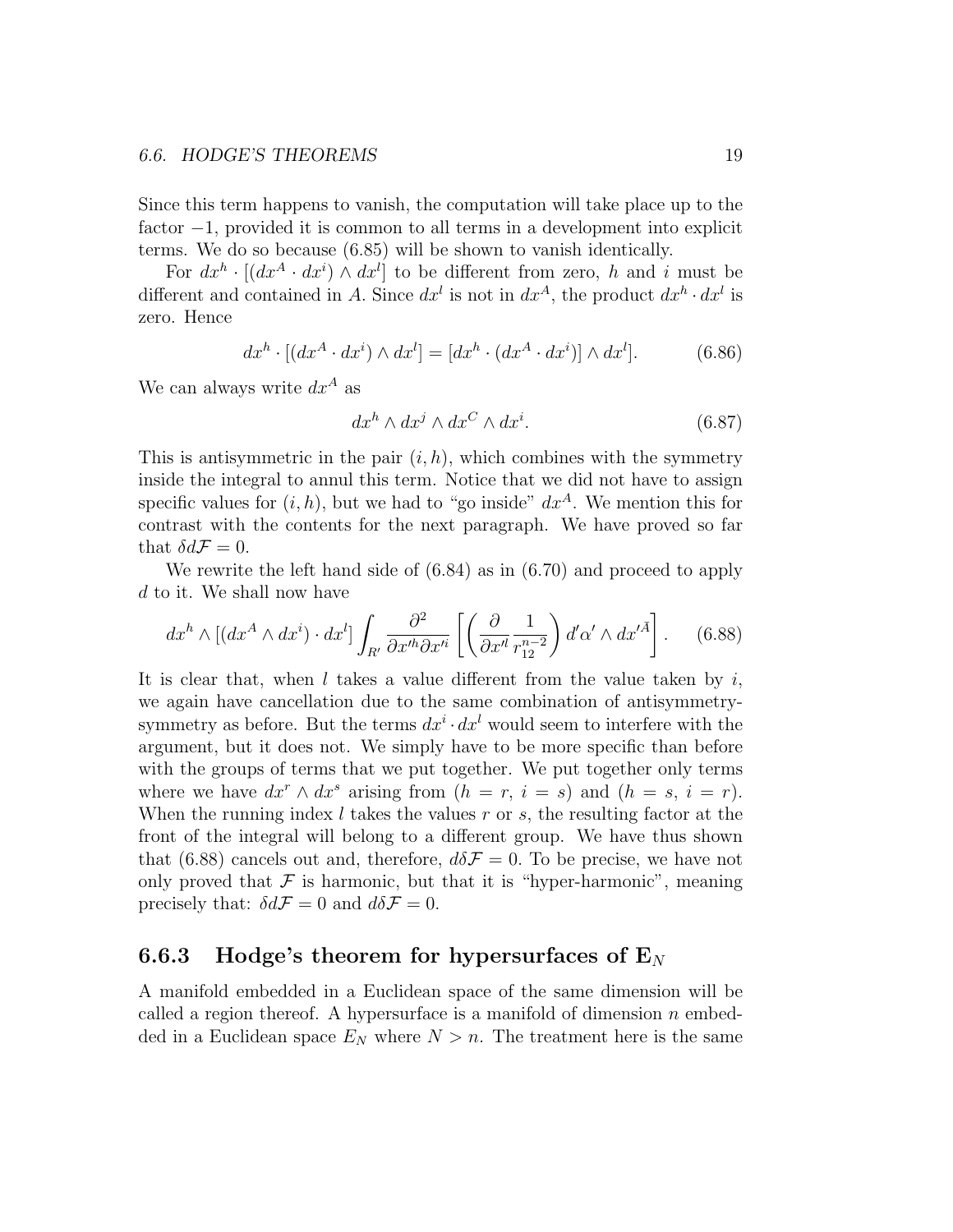as in subsection 6.1, the hypersurface playing the role of the region. The only issue that we need to deal with is a practical one having to do with the experience of readers. Helmholtz magnificent theorem belongs to an epoch where vector (and tensor) fields often took the place of differential forms. This can prompt false ideas as we now explain.

Let **v** be a vector field  $\mathbf{v} \equiv a^{\lambda}(u, v)\hat{\mathbf{a}}_{\lambda}$  ( $\lambda = 1, 2$ ) on a surface  $x^{i}(u, v)$  $(i = 1, 2, 3)$  embedded in  $E_3$ , the frame field  $\hat{\mathbf{a}}_{\lambda}$  being orthonormal. It can be tangent or not tangent. By default, the vector field is zero over the remainder of E3. In its present form , Helmholtz theorem would not work for this field since the volume integrals over  $E_3$  would be zero. This is a spurious implication because the theorem should be about algebras of differential forms, not tangent spaces.

Let  $\mu$  be the differential 1–form  $a_{\lambda}(u, v)\hat{\omega}^{\lambda}$ , the basis  $\hat{\omega}^{\lambda}$  being dual to the constant orthonormal basis field  $\mathbf{a}_{\lambda}$ . This duality yields  $a_{\lambda} = a^{\lambda}$ . No specific curve is involved in the definition of  $\mu$ , which is a function of curves, function determined by its coefficients  $a_{\lambda}(u, v)$  The specification of a vector field on a surface, v, on the other hand needs to make reference to a surface for its definition. And yet the components of  $d\mu$  and  $\delta\mu$  (which respectively are a 2−form and a 0−form) enter non-null volume integrals, which pertain to 3−forms. The fact that most components (in the algebra) of an  $k$ −form are zero is totally irrelevant. The Helmholtz theorem for, say, a differential 1−form  $\mu$  can be formulated in any sufficiently high dimensional Euclidean space regardless of whether the "associated" vector field v is zero outside some surface.

Similarly, Helmholtz theorem for a differential  $n$ –form in  $E<sub>N</sub>$  involves the integration of differential N−forms, built upon the interior differential  $(n-1)$ –form and the exterior differential  $(n+1)$ –form. In considering simple examples (say a plane in 3−space), one can be misled or confused if one does not take into account the role of  $1/r$ , or else we might be obtaining an indefinite integral. Assume finite  $\int \lambda(x, y) dx \wedge dy$  when integrating over the xy plane. The integral  $\int \lambda(x, y) dx \wedge dy \wedge dz$  would be divergent, but need not be so if there is some factor that goes to zero sufficiently fast at infinity of  $z$  and  $-z$ .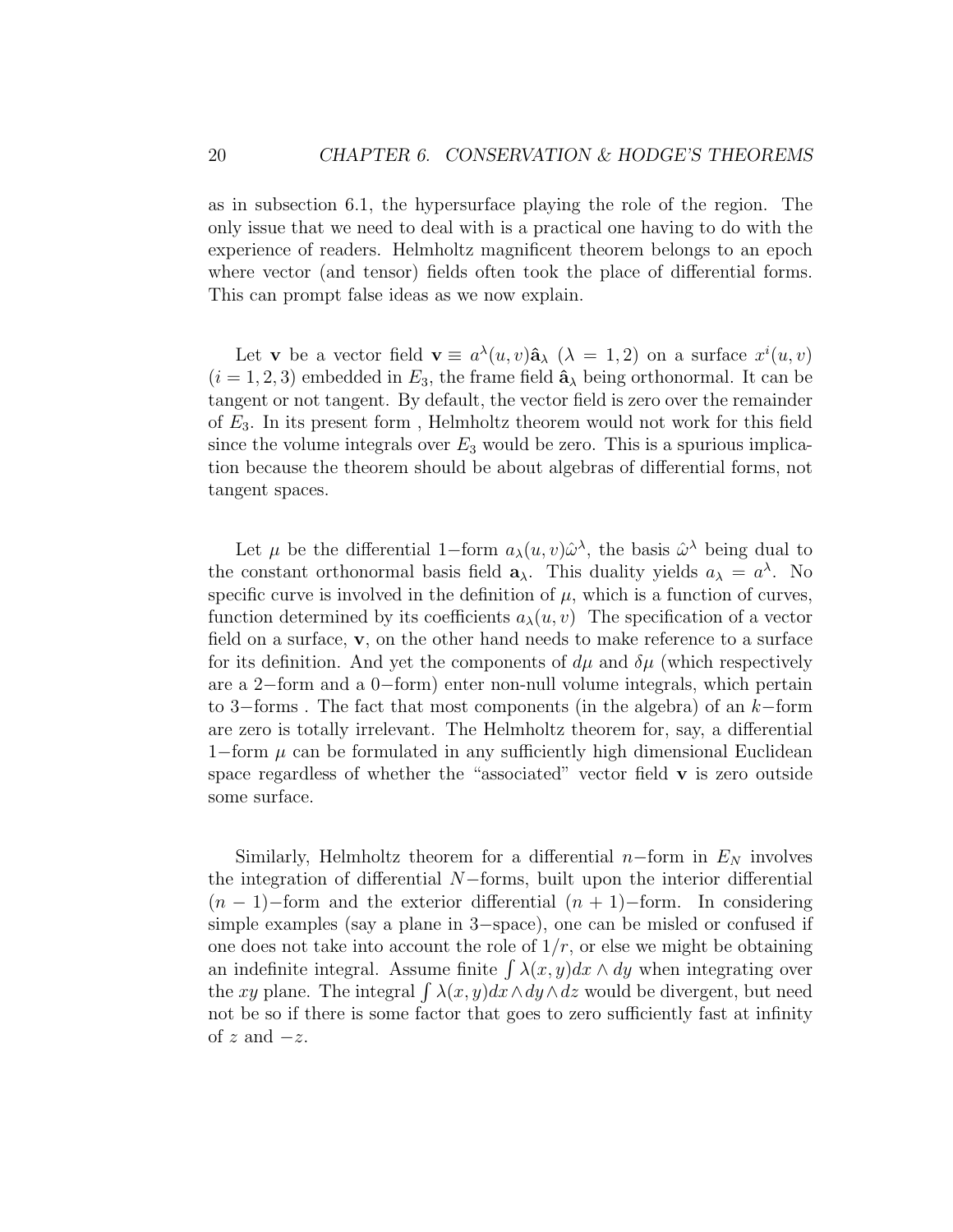### 6.6.4 Helmholtz-Hodge's and Hodge's theorem for Riemannian spaces

We shall consider a Helmholtz-Hodge extension of Hodge's theorem (i.e. a theorem of integration) and the standard Hodge theorem, which is a consequence of the former.

Consider now a differentiable manifold  $R_n$  endowed with a Euclidean metric. By the Schläfli-Janet-Cartan theorem  $[1],[2],[3]$ , it can be embedded in a Euclidean space of dimension  $N = n(n+1)/2$ . Hence, a Helmholtz-Hodge theorem follows for orientable Riemannian manifolds that satisfy the conditions for application of Stokes theorem by viewing them as hypersurfaces in Euclidean spaces. At this point in our argument, the positive definiteness of the metric is required, or else we would have to find a replacement for the Laplacians considered in previous sections. The result is local, meaning non global, remark made in case the term local might send some physicists in a different direction. For clarity, the evaluation of the Laplacian now satisfies

$$
1 = \frac{1}{(N-2)S_{N-1}} \int_{E_N} \partial \partial \frac{1}{r^{N-2}} z,\tag{6.89}
$$

where r is the radial coordinate in  $N$ -dimensional space. Needless to say that it also applies to regions and hypersurfaces of  $E<sub>N</sub>$  that contain the origin. As a consequence of the results in the previous subsections, we have the following.

#### Helmholtz-Hodge's theorem:

Hodge's theorem is constituted by Eqs. (6.90)-(6.91): For differential k–forms in Riemannian spaces  $R_n$ 

$$
-(N-2)S_{N-1}\alpha = d\left[\omega^A \int_{R'_n} \frac{(\delta'\alpha') \wedge \omega'^{\bar{A}}}{r_{12}^{N-2}}\right] + \delta\left[\omega^A \int_{R'_n} \frac{(d'\alpha') \wedge \omega'^{\bar{A}}}{r_{12}^{N-2}}\right] + \mathcal{F},\tag{6.90}
$$

$$
\begin{pmatrix} d \\ \delta \end{pmatrix} \mathcal{F} = -\left[ dx^A(\cdot) dx^i \right] (\cdot^{\wedge}) dx^l \int_{R'_n} \left( \frac{\partial \frac{1}{r_1^{n-2}}}{\partial x'^l} \right) dx'^i \cdot \left[ \begin{pmatrix} \delta' \alpha' \\ d' \alpha' \end{pmatrix} \wedge dx'^{\bar{A}} \right],
$$
\n(6.91)

with  $r_{12}$  being defined in any Euclidean space of dimension  $N \geq n(n+1)/2$ where we consider  $R_n$  to be embedded.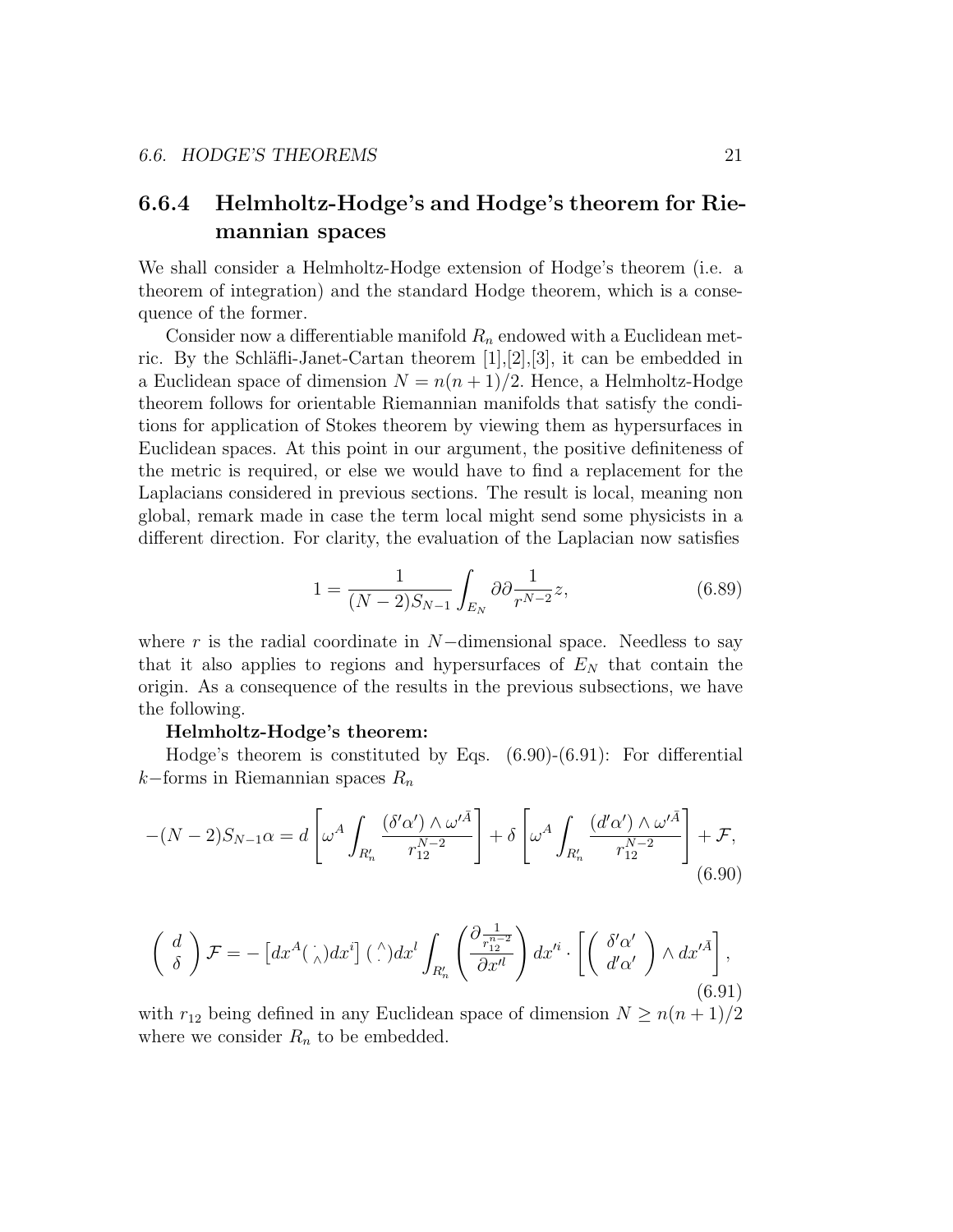As previously discussed,  $r_{12}$  represents a chord. We insist once more that  $\omega^{\prime \bar{A}}$  is determined by the specific term in  $\delta^{\prime} \alpha^{\prime}$  and  $d^{\prime} \alpha^{\prime}$  that it multiplies. F is undetermined by solutions of the system  $\delta \alpha = 0$ ,  $d\alpha = 0$ . So is, therefore α.

Hodge's theorem, as opposed to Helmholtz-Hodge theorem, is about decomposition. Hence, once again, uniqueness refers to something different from the uniqueness in the theorem of subsection (3.2), which refers to a differential system.

One might be momentarily tempted to now apply (6.90) to (6.91). We would get an identity,  $\mathcal{F} = \mathcal{F}$ , by virtue of the orthogonality of the subspace of the harmonic differential forms to the subspaces of closed and co-closed differential forms.

#### Hodge's theorem:

Any differential k−form, whether of homogeneous grade or not, can be uniquely decomposed into closed, co-closed and hyper-harmonic terms. For differential k−forms, the theorem is an immediate consequence of (6.100). For differential forms which are not of homogeneous grade, the theorem also applies because one only needs to add the decompositions of the theorem for the different homogeneous k−forms that constitute the inhomogeneous differential form.

This is obviously contained in Helmholtz-Hodge's theorem.